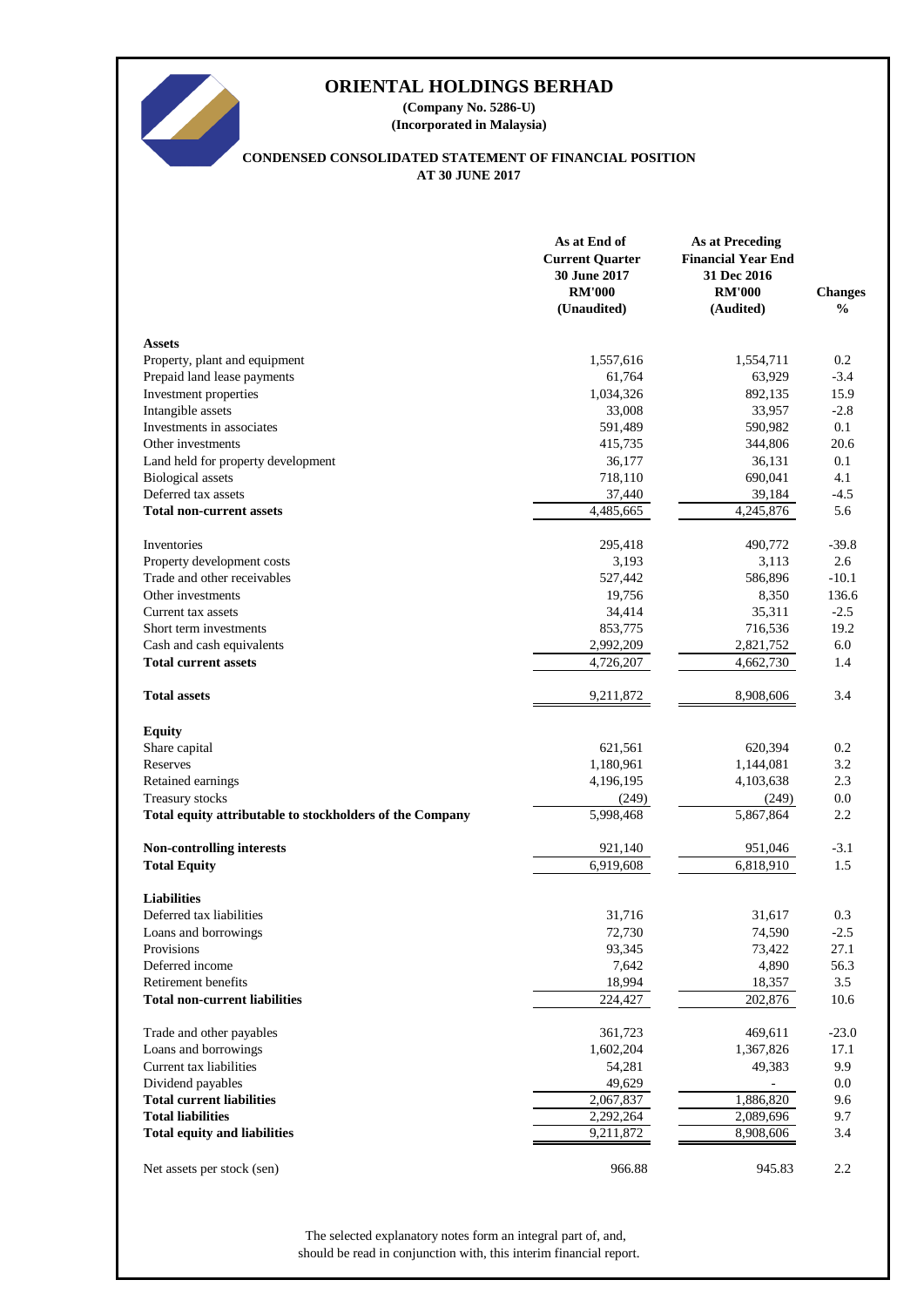|                                                                                                | <b>Individual Quarter</b><br><b>Current</b>                                                                                         | <b>Preceding</b>                                                | <b>Cumulative Quarters</b>      |                                                                                                            |                                                                                                              |                                 |
|------------------------------------------------------------------------------------------------|-------------------------------------------------------------------------------------------------------------------------------------|-----------------------------------------------------------------|---------------------------------|------------------------------------------------------------------------------------------------------------|--------------------------------------------------------------------------------------------------------------|---------------------------------|
|                                                                                                | Year<br>Quarter<br>30 June 2017<br><b>RM'000</b><br>(Unaudited)                                                                     | Year<br>Quarter<br>30 June 2016<br><b>RM'000</b><br>(Unaudited) | <b>Changes</b><br>$\frac{0}{0}$ | <b>Current Year</b><br><b>To Date</b><br>(Two quarters to<br>30 June 2017)<br><b>RM'000</b><br>(Unaudited) | <b>Preceding Year</b><br><b>To Date</b><br>(Two quarters to<br>30 June 2016)<br><b>RM'000</b><br>(Unaudited) | <b>Changes</b><br>$\frac{6}{6}$ |
| <b>Revenue</b>                                                                                 | 1,616,793                                                                                                                           | 1,082,139                                                       | 49.4                            | 3,314,878                                                                                                  | 2,297,223                                                                                                    | 44.3                            |
| <b>Results from operating activities</b>                                                       | 123,477                                                                                                                             | (56, 132)                                                       | $-320.0$                        | 220,102                                                                                                    | 8,472                                                                                                        | 2498.0                          |
| Finance costs                                                                                  | (2,931)                                                                                                                             | (2,849)                                                         | 2.9                             | (5,583)                                                                                                    | (5,660)                                                                                                      | $-1.4$                          |
| Share of (loss)/ profits after tax and non-controlling interest of associates                  | (2,038)                                                                                                                             | (765)                                                           | 166.4                           | 3,881                                                                                                      | 2,481                                                                                                        | 56.4                            |
| Profit/ (Loss) before taxation                                                                 | 118,508                                                                                                                             | (59,746)                                                        | 298.4                           | 218,400                                                                                                    | 5,293                                                                                                        | 4026.2                          |
| Income tax expenses                                                                            | (14, 196)                                                                                                                           | (11, 362)                                                       | 24.9                            | (46,955)                                                                                                   | (29,705)                                                                                                     | 58.1                            |
| Profit/ (Loss) from continuing operations                                                      | 104,312                                                                                                                             | (71, 108)                                                       | 246.7                           | 171,445                                                                                                    | (24, 412)                                                                                                    | 802.3                           |
| Other comprehensive income/ (expense), net of tax                                              |                                                                                                                                     |                                                                 |                                 |                                                                                                            |                                                                                                              |                                 |
| Foreign currency translation differences for foreign operations                                | (71, 422)                                                                                                                           | 100,886                                                         | $-170.8$                        | 5,863                                                                                                      | (99,316)                                                                                                     | 105.9                           |
| Fair value of available-for-sale financial assets                                              | 25,865                                                                                                                              | (6,195)                                                         | 517.5                           | 26,810                                                                                                     | (13,285)                                                                                                     | 301.8                           |
| Share of other comprehensive expense of equity accounted associates                            | (0)                                                                                                                                 | (996)                                                           | $-100.0$                        | (219)                                                                                                      | (1,138)                                                                                                      | $-80.7$                         |
| Other comprehensive (expense)/ income for the period, net of tax                               | (45, 557)                                                                                                                           | 93,695                                                          | $-148.6$                        | 32,454                                                                                                     | (113,739)                                                                                                    | 128.5                           |
| Total comprehensive income/ (expense) for the period                                           | 58,755                                                                                                                              | 22,587                                                          | 160.1                           | 203,899                                                                                                    | (138, 151)                                                                                                   | 247.6                           |
| Profit/ (Loss) attributable to:                                                                |                                                                                                                                     |                                                                 |                                 |                                                                                                            |                                                                                                              |                                 |
| Stockholders of the Company                                                                    | 114,360                                                                                                                             | (12,593)                                                        | 1008.1                          | 179,408                                                                                                    | 55,380                                                                                                       | 224.0                           |
| Non-controlling interests                                                                      | (10,048)                                                                                                                            | (58, 515)                                                       | $-82.8$                         | (7,963)                                                                                                    | (79, 792)                                                                                                    | $-90.0$                         |
| Profit/ (Loss) for the period                                                                  | 104,312                                                                                                                             | (71, 108)                                                       | 246.7                           | 171,445                                                                                                    | (24, 412)                                                                                                    | 802.3                           |
| Total comprehensive income/ (expense) attributable to:                                         |                                                                                                                                     |                                                                 |                                 |                                                                                                            |                                                                                                              |                                 |
| Stockholders of the Company                                                                    | 80,333                                                                                                                              | 67,143                                                          | 19.6                            | 217,455                                                                                                    | (46, 463)                                                                                                    | 568.0                           |
| Non-controlling interests                                                                      | (21,578)                                                                                                                            | (44, 556)                                                       | $-51.6$                         | (13, 556)                                                                                                  | (91, 688)                                                                                                    | $-85.2$                         |
| Total comprehensive income/ (expense) for the period                                           | 58,755                                                                                                                              | 22,587                                                          | 160.1                           | 203,899                                                                                                    | (138, 151)                                                                                                   | 247.6                           |
| Weighted average number of stocks in issue ('000)                                              | 620,362                                                                                                                             | 620,362                                                         |                                 | 620,362                                                                                                    | 620,362                                                                                                      |                                 |
| Basic earnings per stock (sen)<br>(based on the weighted average number of stocks of RM1 each) | 18.43                                                                                                                               | (2.03)                                                          | 1007.9                          | 28.92                                                                                                      | 8.93                                                                                                         | 223.9                           |
|                                                                                                | The selected explanatory notes form an integral part of, and,<br>should be read in conjunction with, this interim financial report. |                                                                 |                                 |                                                                                                            |                                                                                                              |                                 |



# **ORIENTAL HOLDINGS BERHAD**

**(Company No. 5286-U) (Incorporated in Malaysia)**

#### **CONDENSED CONSOLIDATED STATEMENT OF PROFIT OR LOSS AND OTHER COMPREHENSIVE INCOME FOR THE PERIOD ENDED 30 JUNE 2017**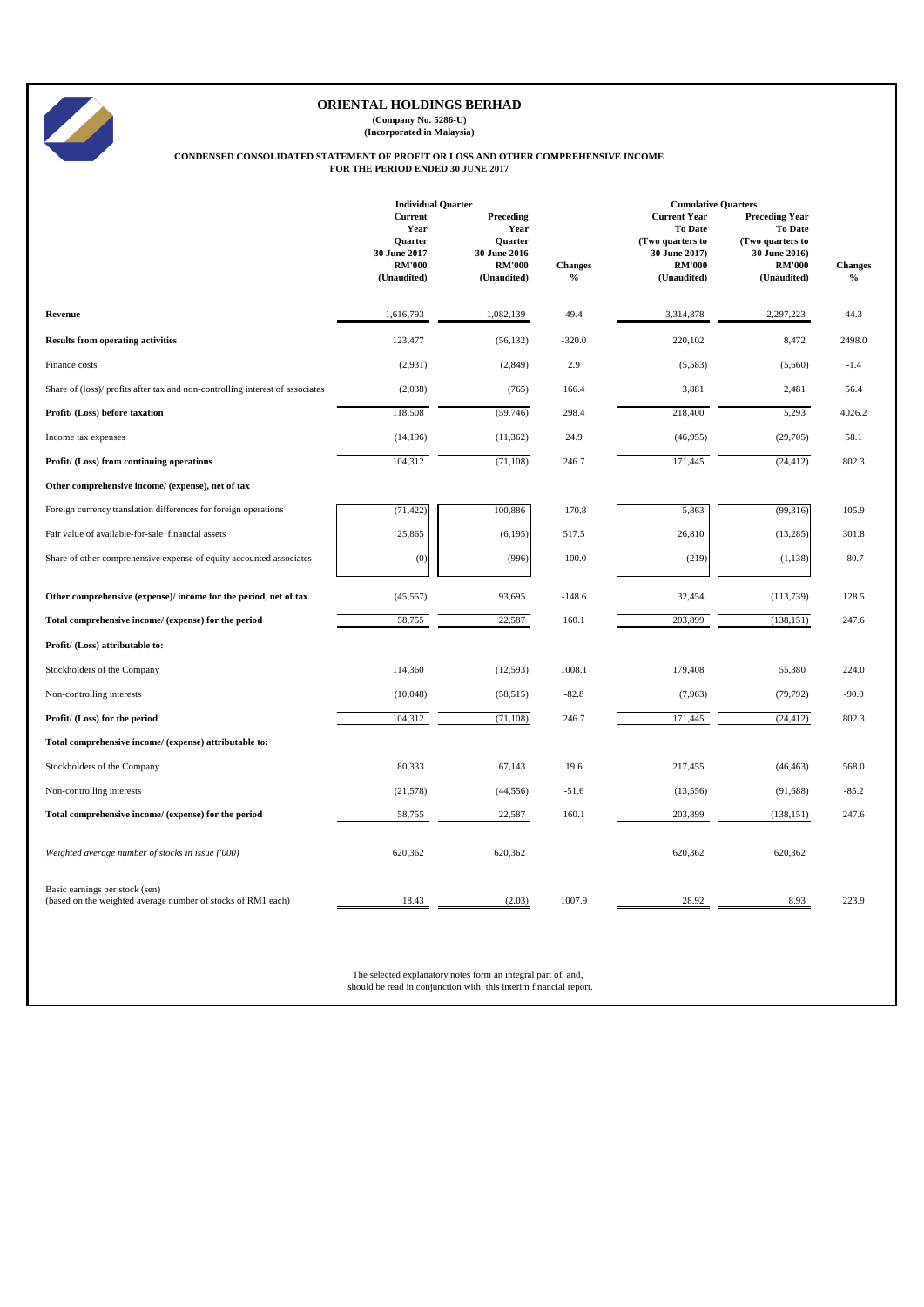# **Current Preceding Current Year Preceding Year Year Year To Date To Date Quarter Quarter (Two quarters to (Two quarters to 30 June 2017 30 June 2016 30 June 2017) 30 June 2016) RM'000 RM'000 RM'000 RM'000 (Unaudited) (Unaudited) (Unaudited) (Unaudited)** Included in the Total Comprehensive Income for the period are the followings : Interest income (19,677) (23,709) (42,787) (42,586) Other income including investment income (30,877) (22,696) (31,446) (52,300) Interest expense 2,931 2,849 5,583 5,660 Depreciation and amortisation 35,458 31,425 70,403 60,571 Reversal of impairment loss on receivables (75) (122) (154) (643) Write back of inventories (12,871) (300) Write off of property, plant and equipment and  $\frac{7}{7}$  1 15 15 47 (Gain)/ Loss on disposal of quoted/ unquoted investments (22,424) 287 (22,376) 1,029 Gain on disposal of property, plant and equipment (1,286) (1,286) (159) (2,338) (613) (Reversal of impairment loss)/ Impairment loss on assets (44) 35 191 196 Unrealised foreign exchange loss 13,165 112,192 57,081 166,158 Realised foreign exchange (gain)/ loss (1,216) 3,754 (277) 9,254 (277) 9,254 The selected explanatory notes form an integral part of, and, should be read in conjunction with, this interim financial report. **ORIENTAL HOLDINGS BERHAD (Company No. 5286-U) (Incorporated in Malaysia) CONDENSED CONSOLIDATED STATEMENT OF PROFIT OR LOSS AND OTHER COMPREHENSIVE INCOME FOR THE PERIOD ENDED 30 JUNE 2017 Individual Quarter Cumulative Quarters**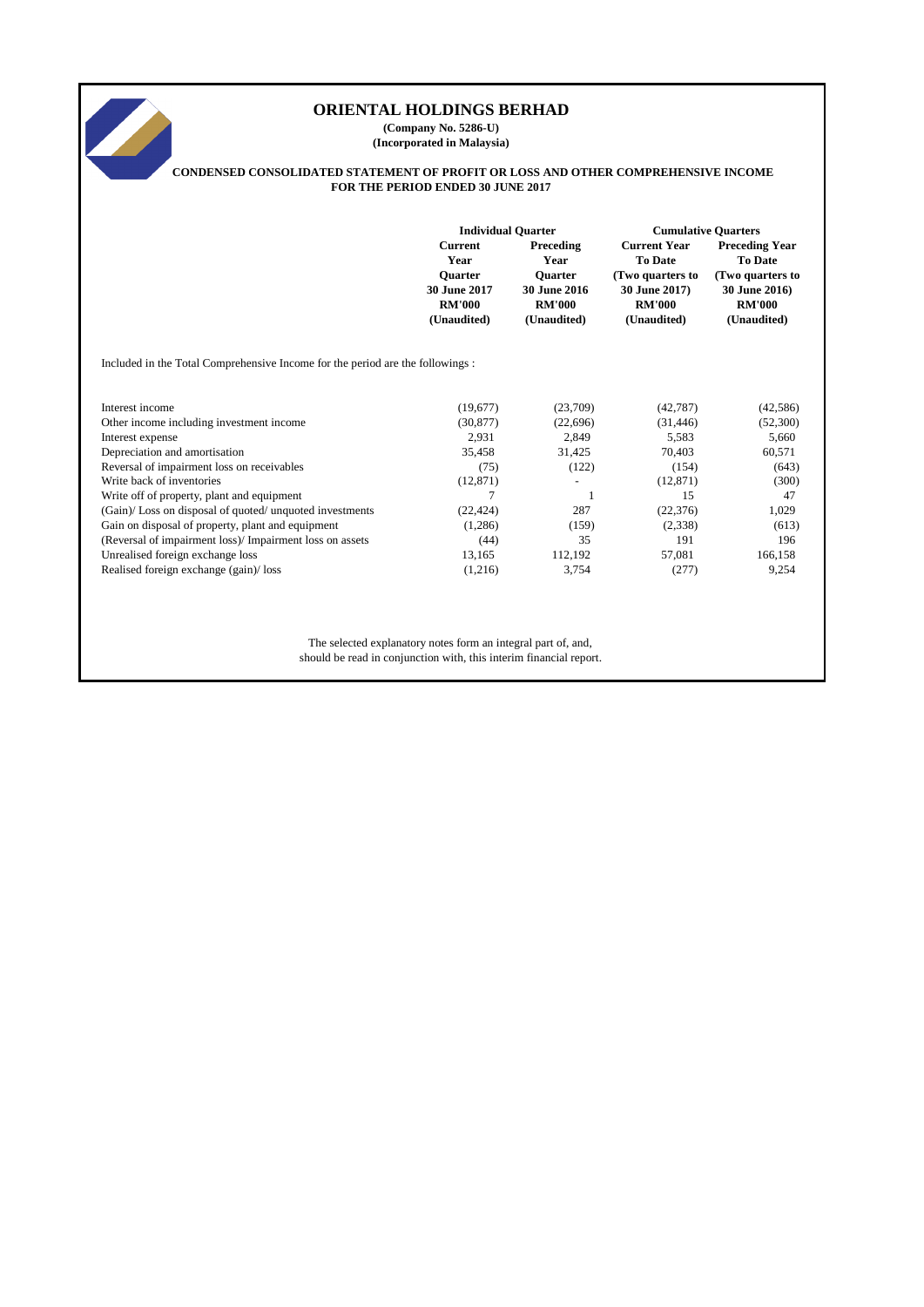Effective from 31 January 2017, the new Companies Act 2016 ("the Act") abolished the concept of authorised share capital and par value of share capital. Consequently, the credit balance of the share premium and capital red reserve become part of the Company's share capital pursuant to the transitional provision set out in Section 618(2) of the Act. Notwithstanding this provision, the Company may within 24 months from the commencement of the this amount for purposes as set out in Section 618(3) of the Act. There is no impact on the numbers of ordinary shares in issue or the relative entitlement of any of the members as a result of this transition.

|                                                                           |                         |                          |                                   | <b>ORIENTAL HOLDINGS BERHAD</b>                                                            | (Company No. 5286-U)<br>(Incorporated in Malaysia) |                                                       |               |                          |                             |                    |                      |                              |                        |
|---------------------------------------------------------------------------|-------------------------|--------------------------|-----------------------------------|--------------------------------------------------------------------------------------------|----------------------------------------------------|-------------------------------------------------------|---------------|--------------------------|-----------------------------|--------------------|----------------------|------------------------------|------------------------|
|                                                                           |                         |                          |                                   | CONDENSED CONSOLIDATED STATEMENT OF CHANGES IN EQUITY<br>FOR THE PERIOD ENDED 30 JUNE 2017 |                                                    |                                                       |               |                          |                             |                    |                      |                              |                        |
|                                                                           |                         |                          |                                   |                                                                                            | <b>Attributable to stockholders of the Company</b> |                                                       |               |                          |                             |                    |                      |                              |                        |
|                                                                           |                         |                          |                                   |                                                                                            | Non-distributable                                  | Capital                                               | Asset         |                          | <b>Distributable</b>        |                    |                      |                              |                        |
|                                                                           | <b>Share</b><br>capital | premium reserve          |                                   | Share Capital Translation<br>reserve                                                       | reserve                                            | Fair value redemption revaluation Treasury<br>reserve | reserve       | stocks                   | <b>Retained</b><br>earnings | Capital<br>reserve | <b>Total</b>         | Non-controlling<br>interests | <b>Total</b><br>equity |
| In thousands of RM                                                        |                         |                          |                                   |                                                                                            |                                                    |                                                       |               |                          |                             |                    |                      |                              |                        |
| At 1 January 2016                                                         | 620,394                 | 1,099                    | 1,073                             | 958,149                                                                                    | 76,280                                             | 68                                                    | 474           | (249)                    | 3,948,186                   | 40,248             | 5,645,722            | 893,798                      | 6,539,520              |
| Foreign currency translation differences for                              |                         |                          |                                   |                                                                                            |                                                    |                                                       |               |                          |                             |                    |                      |                              |                        |
| foreign operations<br>Fair value of available-for-sale financial assets   |                         |                          |                                   | (90, 829)                                                                                  | (9,876)                                            |                                                       |               |                          |                             |                    | (90, 829)<br>(9,876) | (8, 487)<br>(3,409)          | (99,316)<br>(13,285)   |
| Share of other comprehensive expense of equity accounted                  |                         |                          |                                   |                                                                                            |                                                    |                                                       |               |                          |                             |                    |                      |                              |                        |
| associates                                                                |                         |                          |                                   |                                                                                            | (1,138)                                            |                                                       |               |                          |                             |                    | (1,138)              |                              | (1,138)                |
| Total other comprehensive expense for the period                          |                         |                          |                                   | (90, 829)                                                                                  | (11,014)                                           |                                                       |               | $\overline{\phantom{a}}$ | $\overline{\phantom{a}}$    | $\sim$             | (101, 843)           | (11,896)                     | (113, 739)             |
| Profit/ (Loss) for the period                                             |                         |                          | $\overline{\phantom{a}}$          | $\sim$                                                                                     |                                                    |                                                       |               | $\overline{\phantom{a}}$ | 55,380                      | $\sim$             | 55,380               | (79, 792)                    | (24, 412)              |
| Total comprehensive (expense)/income for the period                       | $\sim$                  | $\sim$                   | $\overline{\phantom{a}}$          | (90, 829)                                                                                  | (11,014)                                           | $\sim$                                                | $\sim$        | $\sim$                   | 55,380                      | $\sim$             | (46, 463)            | (91, 688)                    | (138, 151)             |
| Dividends to stockholders                                                 |                         |                          |                                   |                                                                                            |                                                    |                                                       |               | $\sim$                   | (86, 851)                   | $\blacksquare$     | (86, 851)            | $\sim$                       | (86, 851)              |
| Dividends paid to non-controllng interests                                |                         |                          |                                   |                                                                                            |                                                    |                                                       |               |                          |                             |                    |                      | (12, 304)                    | (12, 304)              |
| Share issued to non-controlling interests<br>Total distribution to owners |                         |                          |                                   |                                                                                            |                                                    |                                                       |               | $\sim$                   | (86, 851)                   | $\sim$             | (86, 851)            | 300<br>(12,004)              | 300<br>(98, 855)       |
| At 30 June 2016                                                           | 620,394                 | 1,099                    | $\overline{\phantom{a}}$<br>1,073 | $\sim$<br>867,320                                                                          | $\sim$<br>65,266                                   | 68                                                    | $\sim$<br>474 | (249)                    | 3,916,715                   | 40,248             | 5,512,408            | 790,106                      | 6,302,514              |
|                                                                           |                         |                          |                                   |                                                                                            |                                                    |                                                       |               |                          |                             |                    |                      |                              |                        |
| In thousands of RM                                                        |                         |                          |                                   |                                                                                            |                                                    |                                                       |               |                          |                             |                    |                      |                              |                        |
| At 1 January 2017                                                         | 620,394                 | 1,099                    | 1,073                             | 1,016,084                                                                                  | 85,035                                             | 68                                                    | 474           | (249)                    | 4,103,638                   | 40,248             | 5,867,864            | 951,046                      | 6,818,910              |
| Foreign currency translation differences for                              |                         |                          |                                   |                                                                                            |                                                    |                                                       |               |                          |                             |                    |                      |                              |                        |
| foreign operations<br>Fair value of available-for-sale financial assets   |                         |                          |                                   | 14,581                                                                                     | 23,685                                             |                                                       |               |                          |                             |                    | 14,581<br>23,685     | (8,718)<br>3,125             | 5,863<br>26,810        |
| Share of other comprehensive expense of equity accounted                  |                         |                          |                                   |                                                                                            |                                                    |                                                       |               |                          |                             |                    |                      |                              |                        |
| associates                                                                |                         |                          |                                   |                                                                                            | (219)                                              |                                                       |               |                          |                             |                    | (219)                |                              | (219)                  |
| Total other comprehensive income/ (expense) for the period                |                         |                          |                                   | 14,581                                                                                     | 23,466                                             |                                                       |               |                          |                             |                    | 38,047               | (5,593)                      | 32,454                 |
| Profit/ (Loss) for the period                                             |                         |                          |                                   | $\sim$                                                                                     |                                                    |                                                       |               | $\overline{\phantom{a}}$ | 179,408                     | -                  | 179,408              | (7,963)                      | 171,445                |
| Total comprehensive income for the period                                 | $\sim$                  | $\overline{\phantom{a}}$ | $\blacksquare$                    | 14,581                                                                                     | 23,466                                             | $\sim$                                                | $\sim$        | $\sim$                   | 179,408                     | $\sim$             | 217,455              | (13, 556)                    | 203,899                |
| Dividends to stockholders                                                 |                         |                          |                                   |                                                                                            |                                                    |                                                       |               |                          | (86, 851)                   | $\sim$             | (86, 851)            |                              | (86, 851)              |
| Dividends paid to non-controllng interests                                |                         |                          |                                   |                                                                                            |                                                    |                                                       |               |                          |                             |                    |                      | (16,266)                     | (16, 266)              |
| Disposal/Liquidation of a subsidiary                                      |                         |                          |                                   |                                                                                            |                                                    |                                                       |               |                          |                             |                    |                      | (84)                         | (84)                   |
| Total distribution to owners                                              |                         |                          | $\overline{\phantom{a}}$          | $\overline{\phantom{a}}$                                                                   |                                                    |                                                       | $\sim$        | $\overline{\phantom{a}}$ | (86, 851)                   | $\sim$             | (86, 851)            | (16,350)                     | (103,201)              |
| Transfer in accordance with Section 618(2) of the Companies<br>Act 2016   | 1,167                   | (1,099)                  |                                   |                                                                                            |                                                    | (68)                                                  |               |                          |                             |                    |                      |                              |                        |
| At 30 June 2017                                                           | 621,561                 |                          | 1,073                             | 1,030,665                                                                                  | 108,501                                            |                                                       | 474           | (249)                    | 4,196,195                   | 40,248             | 5,998,468            | 921,140                      | 6,919,608              |
|                                                                           |                         |                          |                                   |                                                                                            |                                                    |                                                       |               |                          |                             |                    |                      |                              |                        |

The selected explanatory notes form an integral part of, and, should be read in conjunction with, this interim financial report.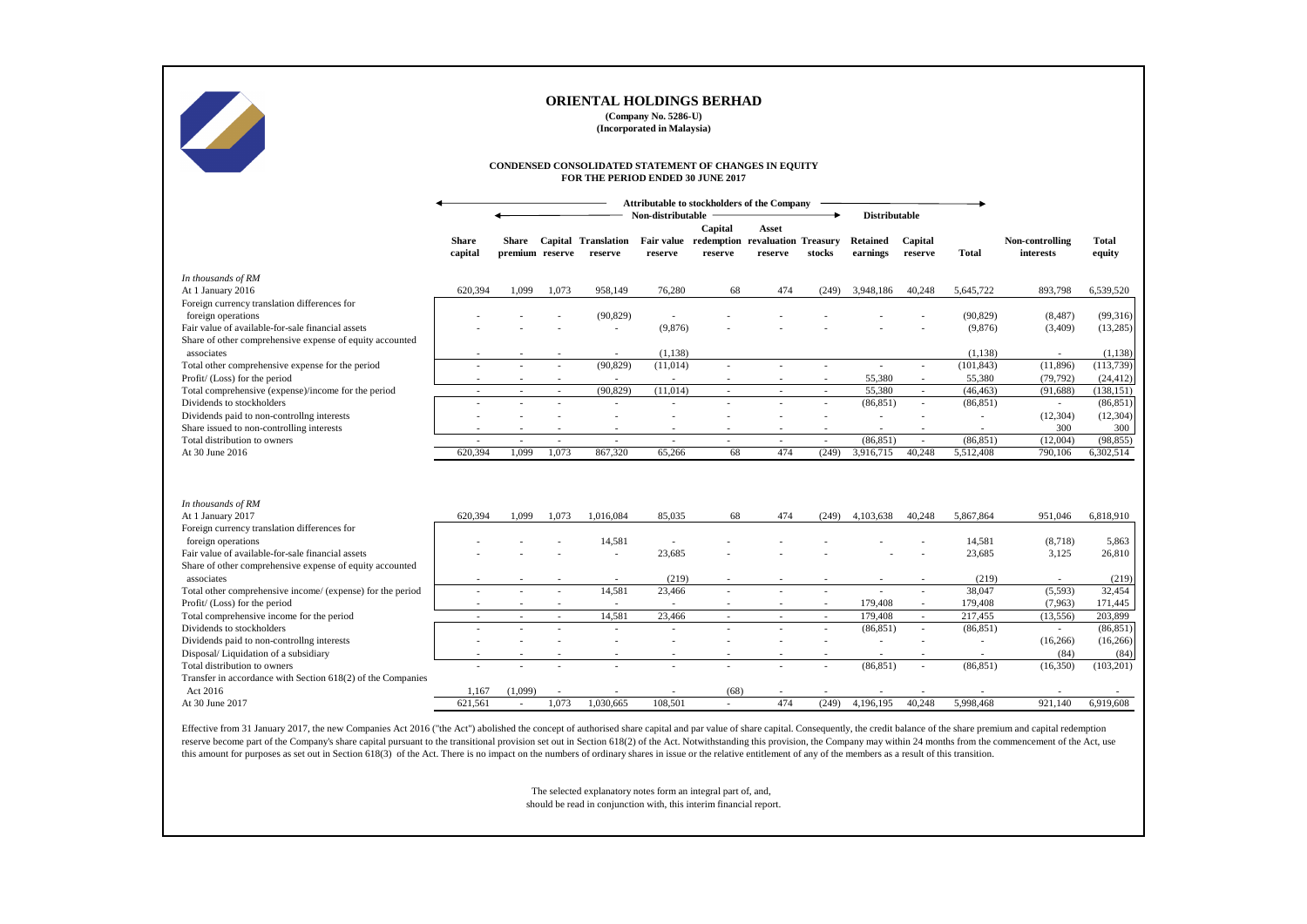# **ORIENTAL HOLDINGS BERHAD**

**(Company No. 5286-U) (Incorporated in Malaysia)**

# **CONDENSED CONSOLIDATED STATEMENT OF CASH FLOWS FOR THE PERIOD ENDED 30 JUNE 2017**

|                                                                                                                                                                                                                                                                  | <b>Current Year</b><br><b>To Date</b><br>(Two quarters to<br>30 June 2017)<br><b>RM'000</b><br>(Unaudited) | <b>Preceding Year</b><br><b>To Date</b><br>(Two quarters to<br>30 June 2016)<br><b>RM'000</b><br>(Unaudited) |
|------------------------------------------------------------------------------------------------------------------------------------------------------------------------------------------------------------------------------------------------------------------|------------------------------------------------------------------------------------------------------------|--------------------------------------------------------------------------------------------------------------|
| <b>CASH FLOWS FROM OPERATING ACTIVITIES</b>                                                                                                                                                                                                                      |                                                                                                            |                                                                                                              |
| Profit before tax                                                                                                                                                                                                                                                | 218,400                                                                                                    | 5,293                                                                                                        |
| Adjustments for:<br>Non-cash items<br>Non-operating items                                                                                                                                                                                                        | 127,334<br>(97, 246)                                                                                       | 228,045<br>(90,620)                                                                                          |
| Operating profit before working capital changes                                                                                                                                                                                                                  | 248,488                                                                                                    | 142,718                                                                                                      |
| Changes in working capital                                                                                                                                                                                                                                       | 194,941                                                                                                    | (30, 283)                                                                                                    |
| Cash flow from operating activities<br>Tax paid<br>Interest paid<br>Payment of retirement benefits<br>Net cash flows from operating activities<br><b>CASH FLOWS FROM INVESTING ACTIVITIES</b>                                                                    | 443,429<br>(40, 688)<br>(5,960)<br>(150)<br>396,631                                                        | 112,435<br>(51, 150)<br>(5, 813)<br>(55)<br>55,417                                                           |
| Capital expenditure<br>Purchase of investments<br>Proceeds from disposal of investments<br>Interest received<br>Dividend received<br>Additions of deferred expenditure<br>Increase in short term investments, net<br>Net cash flows used in investing activities | (254, 172)<br>(123, 301)<br>66,387<br>42,117<br>35,013<br>(46)<br>(137, 239)<br>(371, 241)                 | (140, 889)<br>(68, 866)<br>48,274<br>43,478<br>56,663<br>(47)<br>(122,961)<br>(184, 348)                     |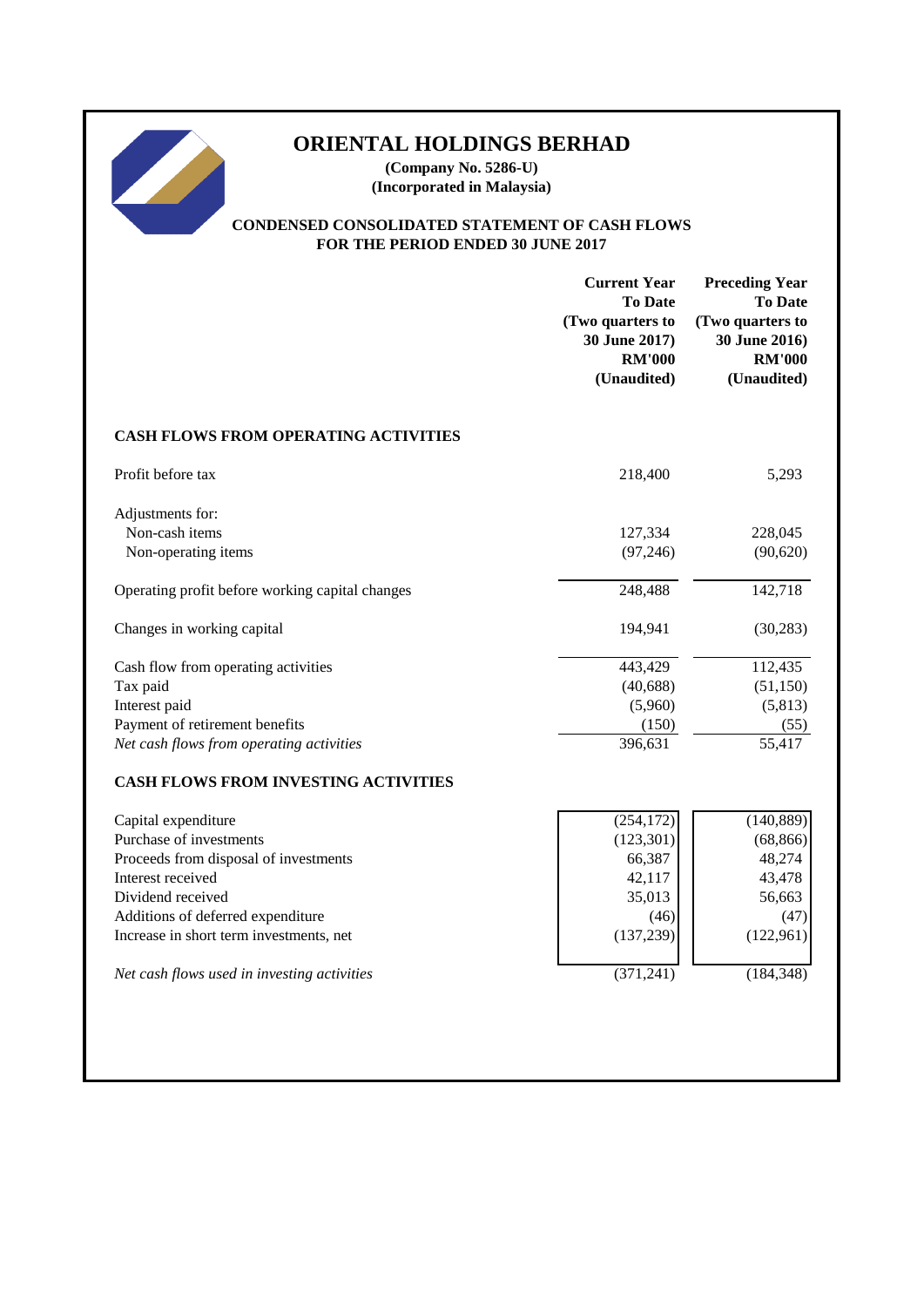| <b>CONSOLIDATED STATEMENT OF CASH FLOWS (Cont'd)</b>                                                                                                                                                         | <b>Current Year</b><br><b>To Date</b><br>(Two quarters to<br>30 June 2017)<br><b>RM'000</b><br>(Unaudited) | <b>Preceding Year</b><br><b>To Date</b><br>(Two quarters to<br>30 June 2016)<br><b>RM'000</b><br>(Unaudited) |
|--------------------------------------------------------------------------------------------------------------------------------------------------------------------------------------------------------------|------------------------------------------------------------------------------------------------------------|--------------------------------------------------------------------------------------------------------------|
| <b>CASH FLOWS FROM FINANCING ACTIVITIES</b>                                                                                                                                                                  |                                                                                                            |                                                                                                              |
| Bank borrowings (net)<br>Dividends paid to stockholders<br>Fixed deposits pledged for banking facilities<br>Dividends paid to minority interest<br>Proceeds from issue of shares to non-controlling interest | 223,698<br>(37, 222)<br>14,922<br>(16, 266)                                                                | 132,537<br>(37, 222)<br>(41, 684)<br>(12, 304)<br>300                                                        |
| Net cash flows from financing activities                                                                                                                                                                     | 185,132                                                                                                    | 41,627                                                                                                       |
| Net increase/ (decrease) in cash and cash equivalents                                                                                                                                                        | 210,522                                                                                                    | (87, 304)                                                                                                    |
| Cash and cash equivalents at 1 January                                                                                                                                                                       | 2,192,937                                                                                                  | 2,387,114                                                                                                    |
| Effects of exchange rates on cash and cash equivalents                                                                                                                                                       | (23, 823)                                                                                                  | (53, 721)                                                                                                    |
| Cash and cash equivalents at 30 June (Note 1)                                                                                                                                                                | 2,379,636                                                                                                  | 2,246,089                                                                                                    |
| <b>NOTE</b>                                                                                                                                                                                                  |                                                                                                            |                                                                                                              |
|                                                                                                                                                                                                              | <b>RM'000</b>                                                                                              | <b>RM'000</b>                                                                                                |
| 1 Cash and cash equivalents consist of: -<br>Cash and bank balances<br>Fixed deposits<br>Unit trust money market funds                                                                                       | 1,204,101<br>1,699,115<br>88,993                                                                           | 1,109,291<br>1,637,377<br>40,586                                                                             |
|                                                                                                                                                                                                              | 2,992,209                                                                                                  | 2,787,254                                                                                                    |
| Less:<br>Deposits pledged                                                                                                                                                                                    | (612, 573)                                                                                                 | (541, 165)                                                                                                   |
|                                                                                                                                                                                                              | 2,379,636                                                                                                  | 2,246,089                                                                                                    |

should be read in conjunction with, this interim financial report. The selected explanatory notes form an integral part of, and,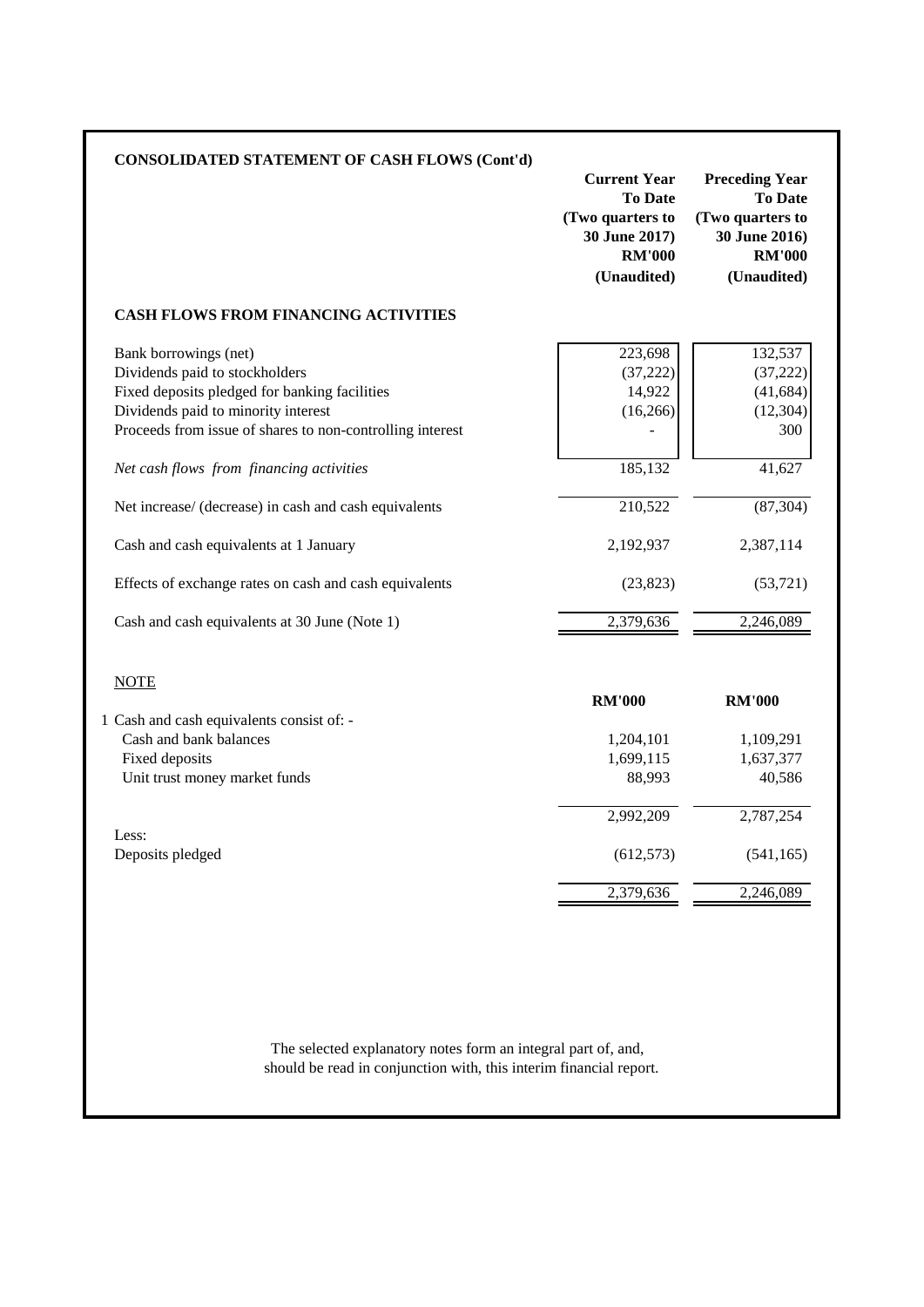# **SELECTED EXPLANATORY NOTES TO THE INTERIM FINANCIAL REPORT 30 JUNE 2017**

#### **1. Basis of Preparation**

The Group falls within the scope definition of Transitioning Entities. Transitioning Entities are allowed to defer the adoption of Malaysian Financial Reporting Standards ("MFRS") Framework.

For the financial year ending 31 December 2017, the Group will continue to prepare its financial statements using Financial Reporting Standards ("FRS").

The interim financial report is unaudited and has been prepared in compliance with FRS 134, Interim Financial Reporting and the additional disclosure requirements as in Part A of Appendix 9B of the Revised Listing Requirements.

The interim financial report should be read in conjunction with the most recent annual audited financial statements of the Group for the year ended 31 December 2016. These explanatory notes provide an explanation of events and transactions that are significant to an understanding of the changes in the financial position and performance of the Group since the year ended 31 December 2016.

The accounting policies and methods of computation adopted by the Group in this interim financial report are consistent with the most recent annual audited financial statements for the year ended 31 December 2016 except for the adoption of the following new and revised FRSs, IC Interpretations and Amendments :-

*Adoption of Revised FRSs, IC Interpretations and Amendments*

- Amendments to FRS 12, *Disclosure of Interests in Other Entities (Annual Improvements to FRS Standards 2014-2016 Cycle)*
- Amendments to FRS 107, *Statement of Cash Flows – Disclosure Initiative*
- Amendments to FRS 112, *Income Taxes – Recognition of Deferred Tax Assets for Unrealised Losses*

The adoption of the above amendments to FRSs and IC Interpretation do not have material impact on this interim financial report of the Group.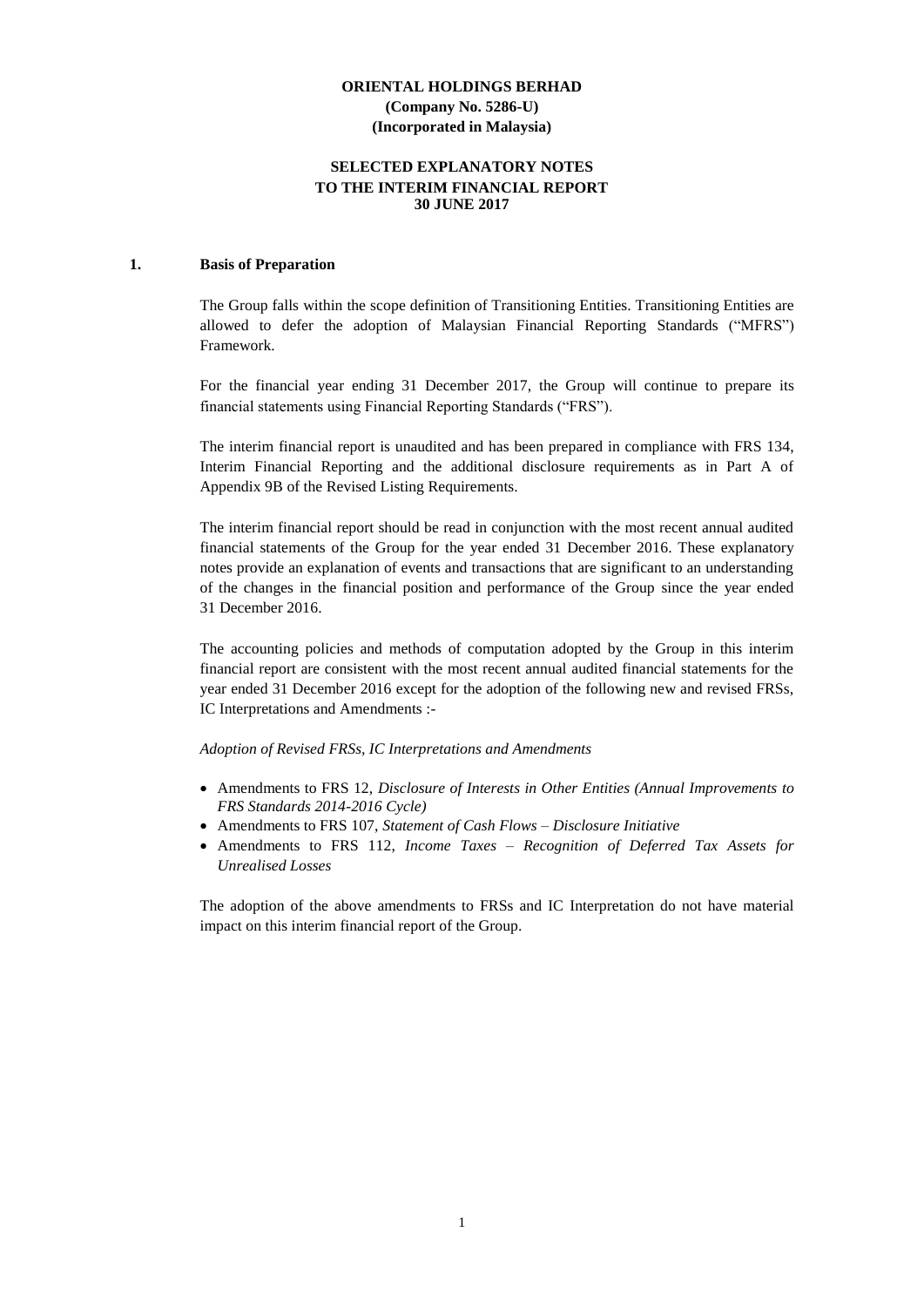# **SELECTED EXPLANATORY NOTES TO THE INTERIM FINANCIAL REPORT 30 JUNE 2017 (Cont'd)**

#### **1. Basis of Preparation (Cont'd)**

#### **FRSs, Amendments to FRSs and IC Interpretations issued but not yet effective**

#### *Effective for annual periods beginning on or after 1 January 2018*

- FRS 9, *Financial Instruments (2014)*
- IC Interpretation 22, *Foreign Currency Transactions and Advance Consideration*
- Amendments to FRS 1, *First-time Adoption of [Financial Reporting Standards](http://masb.org.my/pdf/MFRS%201%20042015.pdf) (Annual Improvements to FRS Standards 2014-2016 Cycle)*
- Amendments to FRS 2, *[Share-based Payment](http://www.masb.org.my/pdf/frs2_14sept10.pdf) – Classification and Measurement of Sharebased Payment Transactions*
- Amendments to FRS 4, *Insurance Contracts – Applying FRS 9 Financial Instruments with FRS 4 Insurance Contracts*
- Amendments to FRS 128, *Investments in Associates and Joint Ventures (Annual Improvements to FRS Standards 2014-2016 Cycle)*
- Amendments to FRS 140, *Investment Property – Transfers of Investment Property*

#### *Effective for annual periods beginning on or after 1 January 2019*

- FRS 16, *Leases*
- IC Interpretation 23, *Uncertainty over Income Tax Treatments*

# *Effective for annual periods beginning on or after a date yet to be confirmed*

• Amendments to FRS 10, *Consolidated Financial Statements* and FRS 128, *Investments in Associates and Joint Ventures – Sale or Contribution of Assets between an Investor and its Associate or Joint Venture*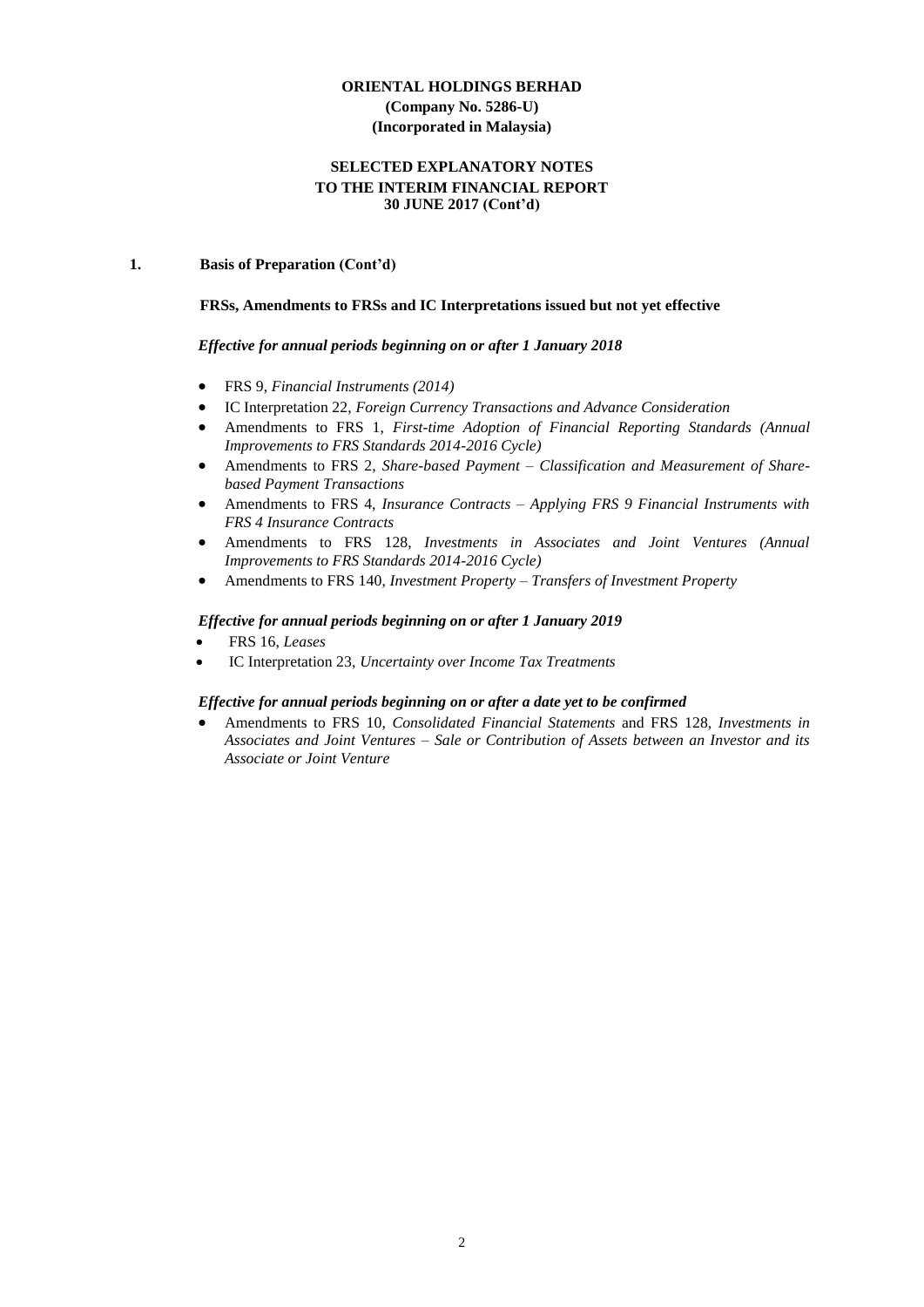## **SELECTED EXPLANATORY NOTES TO THE INTERIM FINANCIAL REPORT 30 JUNE 2017 (Cont'd)**

#### **2. Auditors' Qualification**

Not applicable. No qualification on the audit report of the preceding annual financial statements of Oriental Holdings Berhad.

#### **3. Seasonal or Cyclical Factors**

Majority of the business operations of the Group are generally in tandem with the prevailing economic conditions where the Group operates with the exception of a few other sectors. Commodity price is the most significant determinant of the level of profitability for the plantation sector although seasonal factor such as climatic condition also plays a part in determining the production level. The tourism sector will generally perform better during the major festive and holiday seasons.

#### **4. Exceptional Items**

There were no material exceptional items for the period under review.

#### **5. Changes in Estimates**

There were no material changes in estimates of amounts reported in prior financial period.

#### **6. Debt and Equity Securities**

There were no issuance and repayment of debt and equity stocks, stock buy-backs, stock cancellations, stocks held as treasury stocks and resale of treasury stocks for the current financial period to date.

#### **7. Dividends Paid**

Since the end of the previous financial year, the Company paid:

- i) a single tier second interim dividend of 6 sen per ordinary stock (2015 : 6 sen per ordinary stock), totalling RM37,221,710 in respect of the financial year ended 31 December 2016 on 7 April 2017; and
- ii) a single tier final dividend of 8 sen per ordinary stock (2015: a single tier final dividend of 6 sen per ordinary stock and single tier special dividend of 2 sen per ordinary stock) totalling RM49,628,946 in respect of the financial year ended 31 December 2016 on 14 July 2017.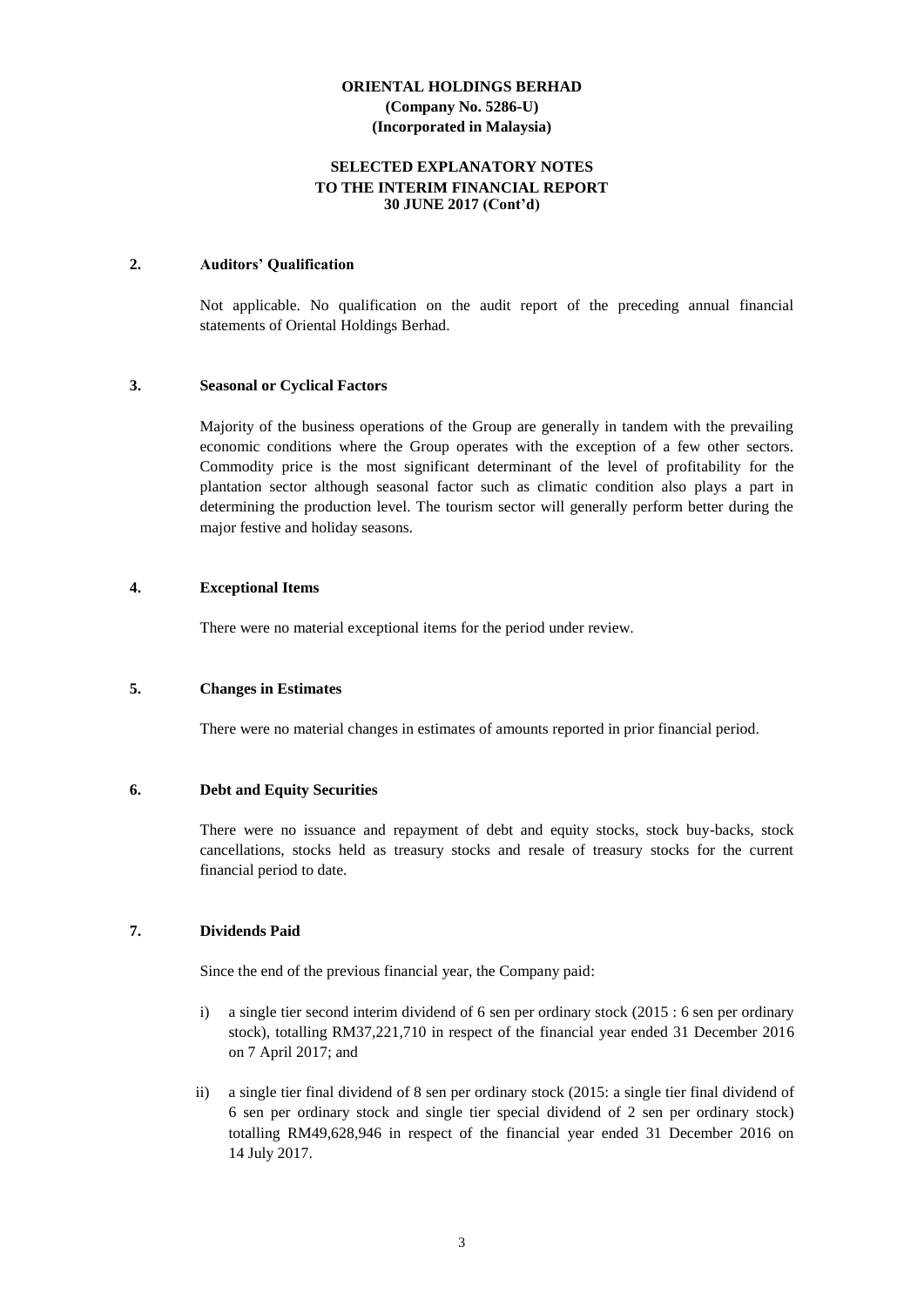# **SELECTED EXPLANATORY NOTES TO THE INTERIM FINANCIAL REPORT 30 JUNE 2017 (Cont'd)**

# **8. Segment Revenue and Results**

|                                 |               |                |                   |                   |               | Investment    |               |                     |                    |              |                  |
|---------------------------------|---------------|----------------|-------------------|-------------------|---------------|---------------|---------------|---------------------|--------------------|--------------|------------------|
|                                 |               |                |                   |                   |               | properties &  |               |                     |                    |              |                  |
|                                 |               |                |                   |                   | Investment    | trading of    |               |                     |                    |              | <b>Total per</b> |
|                                 | Automotive    |                |                   |                   | holding and   | building      |               |                     |                    |              | consolidated     |
|                                 | and related   | <b>Plastic</b> | <b>Hotels</b> and |                   | financial     | material      |               | <b>Total of all</b> | Reconciliation/    |              | financial        |
|                                 | products      | products       | resorts           | <b>Plantation</b> | services      | products      | Healthcare    | segments            | <b>Elimination</b> | <b>Notes</b> | statements       |
|                                 | <b>RM'000</b> | <b>RM'000</b>  | <b>RM'000</b>     | <b>RM'000</b>     | <b>RM'000</b> | <b>RM'000</b> | <b>RM'000</b> | <b>RM'000</b>       | <b>RM'000</b>      |              | <b>RM'000</b>    |
| 30 June 2017                    |               |                |                   |                   |               |               |               |                     |                    |              |                  |
| Revenue from external customers | 2,486,823     | 89,845         | 146,623           | 366,419           | 28,829        | 163,162       | 33,177        | 3,314,878           |                    |              | 3,314,878        |
| Inter-segment revenue           | 318           | 76             |                   |                   | 11,612        | 224           |               | 12,230              | (12,230)           |              |                  |
| Total revenue                   | 2,487,141     | 89,921         | 146,623           | 366,419           | 40,441        | 163,386       | 33,177        | 3,327,108           | (12,230)           |              | 3,314,878        |
| <b>Results</b>                  |               |                |                   |                   |               |               |               |                     |                    |              |                  |
| Segment profit/(loss)           | 134,099       | (3,933)        | 24,563            | 24,827            | 40,208        | 9,498         | (9,160)       | 220,102             | (1,702)            | A            | 218,400          |
| <b>Assets</b>                   |               |                |                   |                   |               |               |               |                     |                    |              |                  |
| Segment assets                  | 3,163,845     | 381,702        | 1,040,727         | 2,207,399         | 506,807       | 1,021,843     | 226,206       | 8,548,529           | 663,343            | B            | 9,211,872        |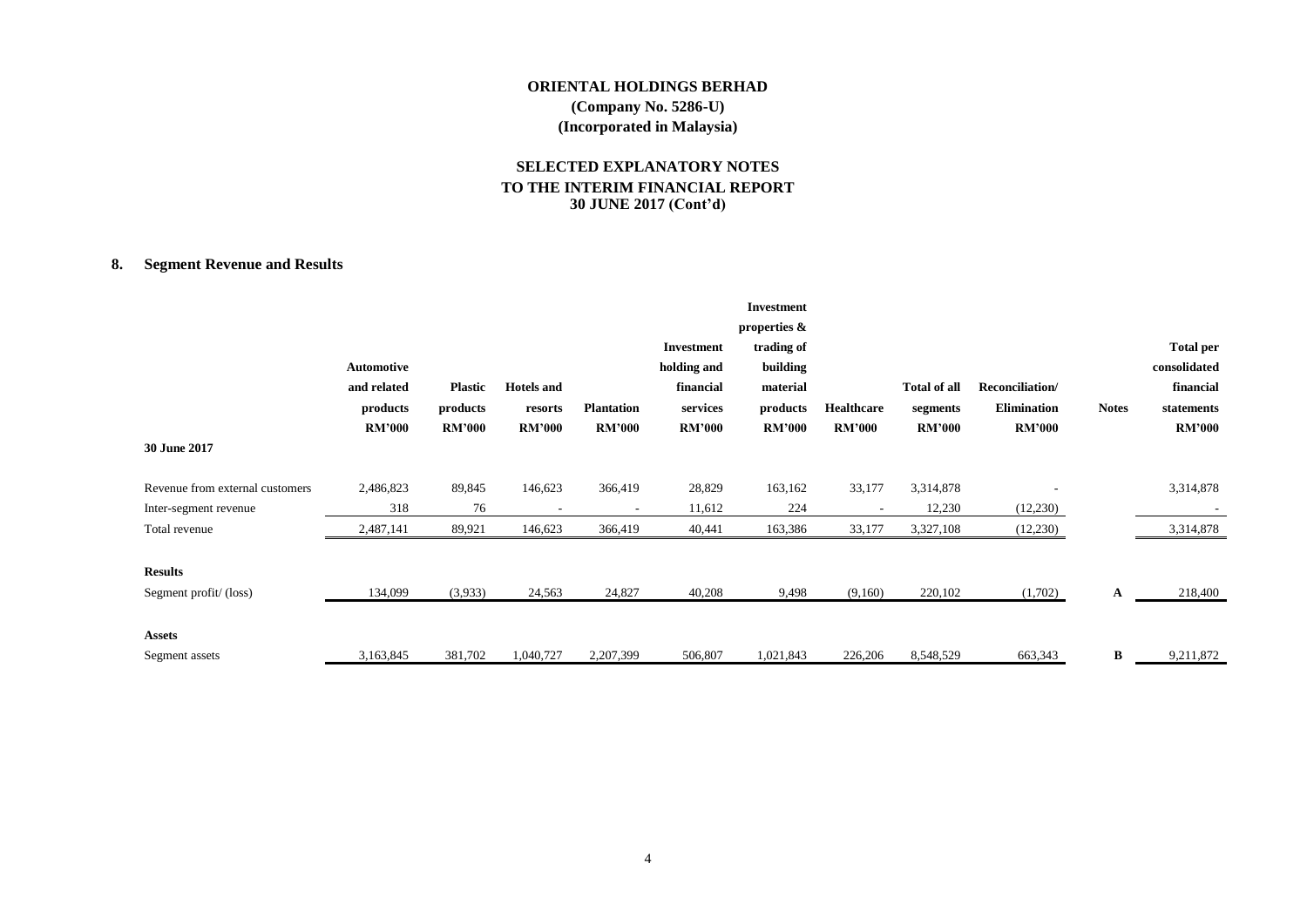# **SELECTED EXPLANATORY NOTES TO THE INTERIM FINANCIAL REPORT 30 JUNE 2017 (Cont'd)**

# **8**. **Segment Revenue and Results (Cont'd)**

|                                 |               |                |                   |                   |               | <b>Investment</b> |               |                     |                 |              |                  |
|---------------------------------|---------------|----------------|-------------------|-------------------|---------------|-------------------|---------------|---------------------|-----------------|--------------|------------------|
|                                 |               |                |                   |                   |               | properties &      |               |                     |                 |              |                  |
|                                 |               |                |                   |                   | Investment    | trading of        |               |                     |                 |              | <b>Total per</b> |
|                                 | Automotive    |                |                   |                   | holding and   | building          |               |                     |                 |              | consolidated     |
|                                 | and related   | <b>Plastic</b> | <b>Hotels</b> and |                   | financial     | material          |               | <b>Total of all</b> | Reconciliation/ |              | financial        |
|                                 | products      | products       | resorts           | <b>Plantation</b> | services      | products          | Healthcare    | segments            | Elimination     | <b>Notes</b> | statements       |
|                                 | <b>RM'000</b> | <b>RM'000</b>  | <b>RM'000</b>     | <b>RM'000</b>     | <b>RM'000</b> | <b>RM'000</b>     | <b>RM'000</b> | <b>RM'000</b>       | <b>RM'000</b>   |              | <b>RM'000</b>    |
| 30 June 2016                    |               |                |                   |                   |               |                   |               |                     |                 |              |                  |
| Revenue from external customers | 1,569,905     | 106,114        | 132,417           | 219,455           | 51,482        | 199,659           | 18,191        | 2,297,223           |                 |              | 2,297,223        |
| Inter-segment revenue           | 133           | 32             | 22                |                   | 21,747        | 203               |               | 22,137              | (22, 137)       |              |                  |
| Total revenue                   | 1,570,038     | 106,146        | 132,439           | 219,455           | 73,229        | 199,862           | 18,191        | 2,319,360           | (22, 137)       |              | 2,297,223        |
| <b>Results</b>                  |               |                |                   |                   |               |                   |               |                     |                 |              |                  |
| Segment profit/(loss)           | 82,513        | (2,759)        | 22,217            | (82, 591)         | (8,070)       | 8,240             | (11,078)      | 8,472               | (3,179)         | A            | 5,293            |
| <b>Assets</b>                   |               |                |                   |                   |               |                   |               |                     |                 |              |                  |
| Segment assets                  | 2,905,358     | 422,929        | 961,642           | 1,828,331         | 404,443       | 873,203           | 237,216       | 7,633,122           | 612,745         | B            | 8,245,867        |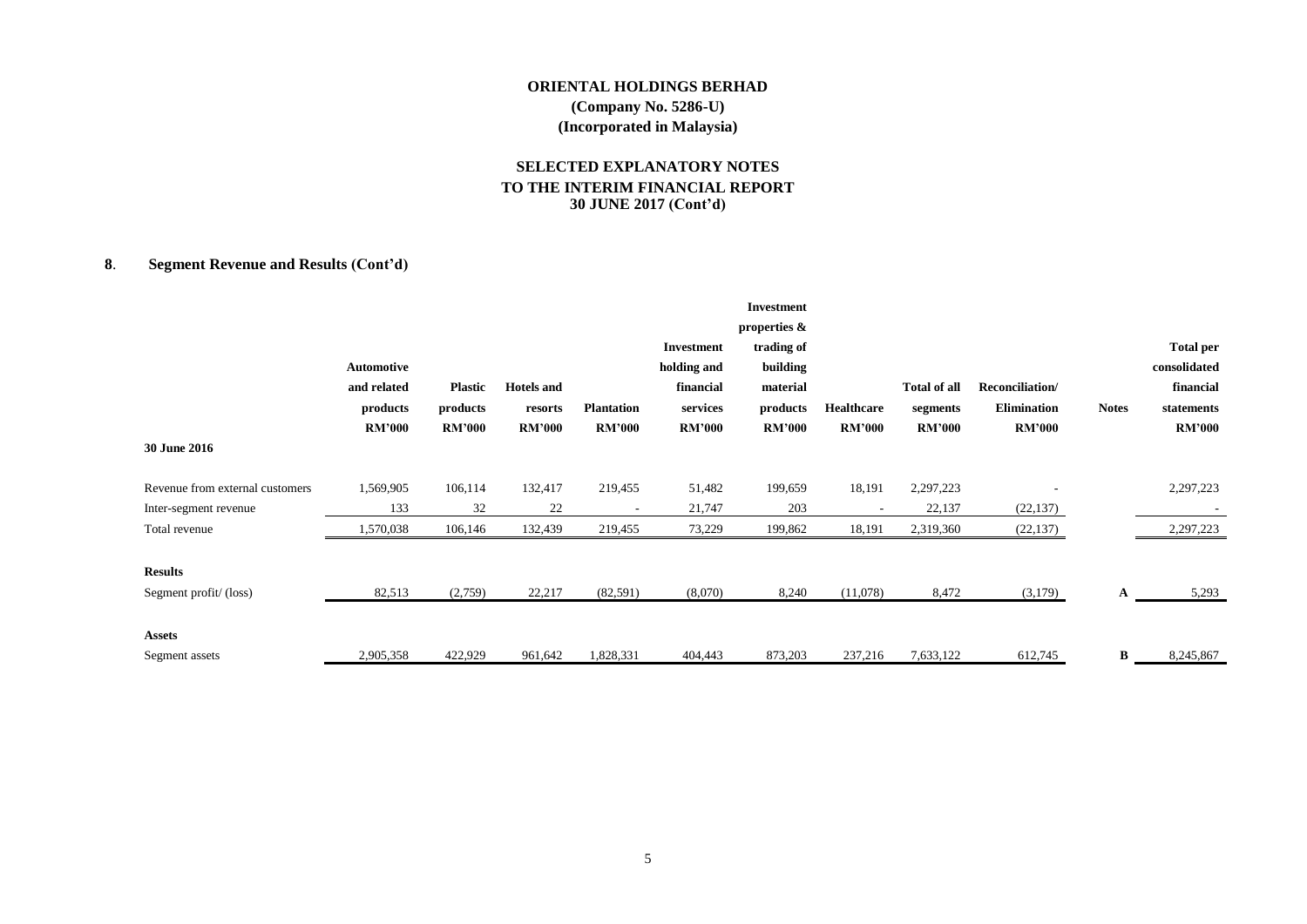# **SELECTED EXPLANATORY NOTES TO THE INTERIM FINANCIAL REPORT 30 JUNE 2017 (Cont'd)**

# **8. Segment Revenue and Results (Cont'd)**

- *Notes Nature of adjustments and eliminations to arrive at amounts reported in the consolidated interim financial report*
- A The following items are added to/ (deducted from) segment profit to arrive at "Profit before tax" presented in the condensed consolidated statements of comprehensive income:

|                                | 30 June 2017 | 30 June 2016 |
|--------------------------------|--------------|--------------|
|                                | RM'000       | RM'000       |
| Share of results of associates | 3.881        | 2.481        |
| Finance costs                  | (5,583)      | (5,660)      |
|                                | 1.702        | 3.179        |

B The following items are added to segment assets to arrive at total assets reported in the condensed consolidated statement of financial positions:

|                          | 30 June 2017 | 30 June 2016 |
|--------------------------|--------------|--------------|
|                          | RM'000       | RM'000       |
| Investment in associates | 591,489      | 554,781      |
| Current tax assets       | 34.414       | 27.236       |
| Deferred tax assets      | 37.440       | 30,728       |
|                          | 663,343      | 612,745      |

# **9. Revaluation of Property, Plant and Equipment**

Not applicable. No valuation policy was adopted for property, plant and equipment. The Group availed the transitional provisions issued by the Malaysian Accounting Standards Board upon adoption of International Accounting Standard No 16 (Revised) to have the 1976 and 1978 revalued assets of land and buildings continue to be stated at their existing carrying amounts less accumulated depreciation.

#### **10. Material Post Balance Sheet Events**

There were no material events subsequent to the end of the period under review which have not been reflected in this interim financial report.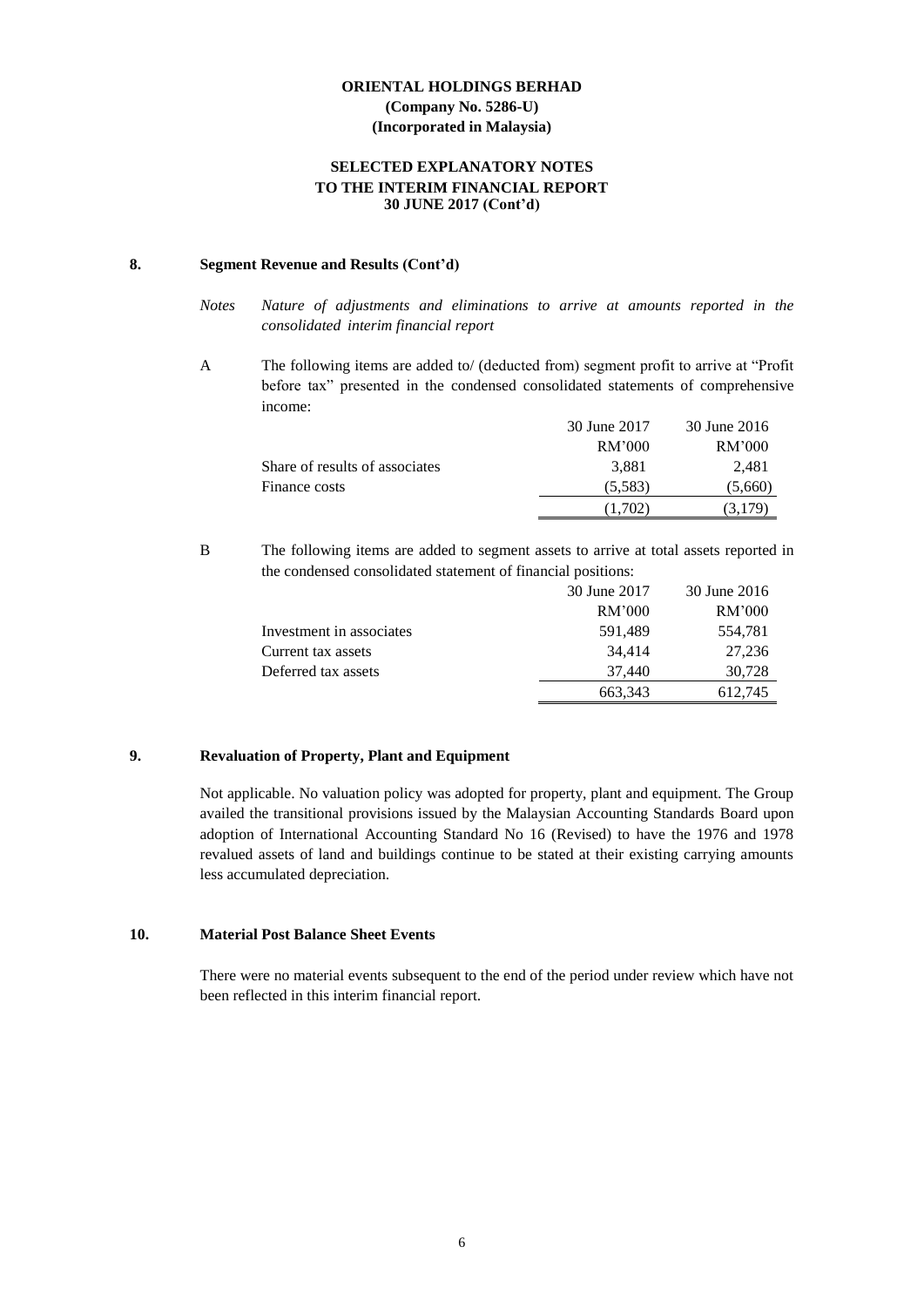## **SELECTED EXPLANATORY NOTES TO THE INTERIM FINANCIAL REPORT 30 JUNE 2017 (Cont'd)**

# **11. Changes in Group's Composition**

There were no changes in the composition of the Group during the current financial period todate other than the following:-

- (i) Oriental Assemblers Sdn Bhd ("OA"), a 91.9% owned subsidiary by the Company and 6.1% owned by the Company's wholly-owned subsidiary, Oriental Rubber & Palm Oil Sdn Berhad ("ORPO") with other minority shareholders, had on 21 June 2016, entered into a Share Purchase Agreement ("SPA") to dispose the collective 100% equity interest in OA to Aroma Kiara Sdn Bhd ("AKSB"). The disposal has been completed on 31 May 2017.
- (ii) Armstrong Component Parts (Vietnam) Co., Ltd ("ACPV"), a wholly-owned subsidiary of Armstrong Auto Parts Sdn Berhad which in turn is 60.26% owned by the Company had on 6 February 2017 submitted the notice of voluntary dissolution and termination of activities to the Vietnamese tax authority. ACPV was involved in the manufacturing of automotive parts before cessation of its business operations in November 2014. The process will take approximately 6 to 12 months to complete.
- (iii) Oriental International Mauritius Pte. Ltd., a wholly-owned subsidiary of the Company, has incorporated a wholly-owned subsidiary company known as OIM (Aust) Pty. Ltd. ("OIM (Aust)") in Australia on 18 April 2017. The initial issued and paid up share capital of OIM (Aust) is AUD100.00 (Australian Dollar One Hundred) only represented by One Hundred Ordinary Share. The issued and paid up capital of OIM (Aust) will be increased as and when necessary. The intended principal activity of OIM (Aust) is property investment holding.

#### **12. Changes in Contingent Liabilities and Assets and Changes in Material Litigations**

There were no contingent liabilities and assets at the end of the reporting period.

Neither the Company nor any of its subsidiaries are engaged in any material litigation, either as plaintiff or defendant and the Directors are not aware of any proceedings pending or threatened, against the Company or any of its subsidiaries or of any facts likely to give rise to any proceedings which might materially affect the position or business of the Company or any of its subsidiaries, financially or otherwise.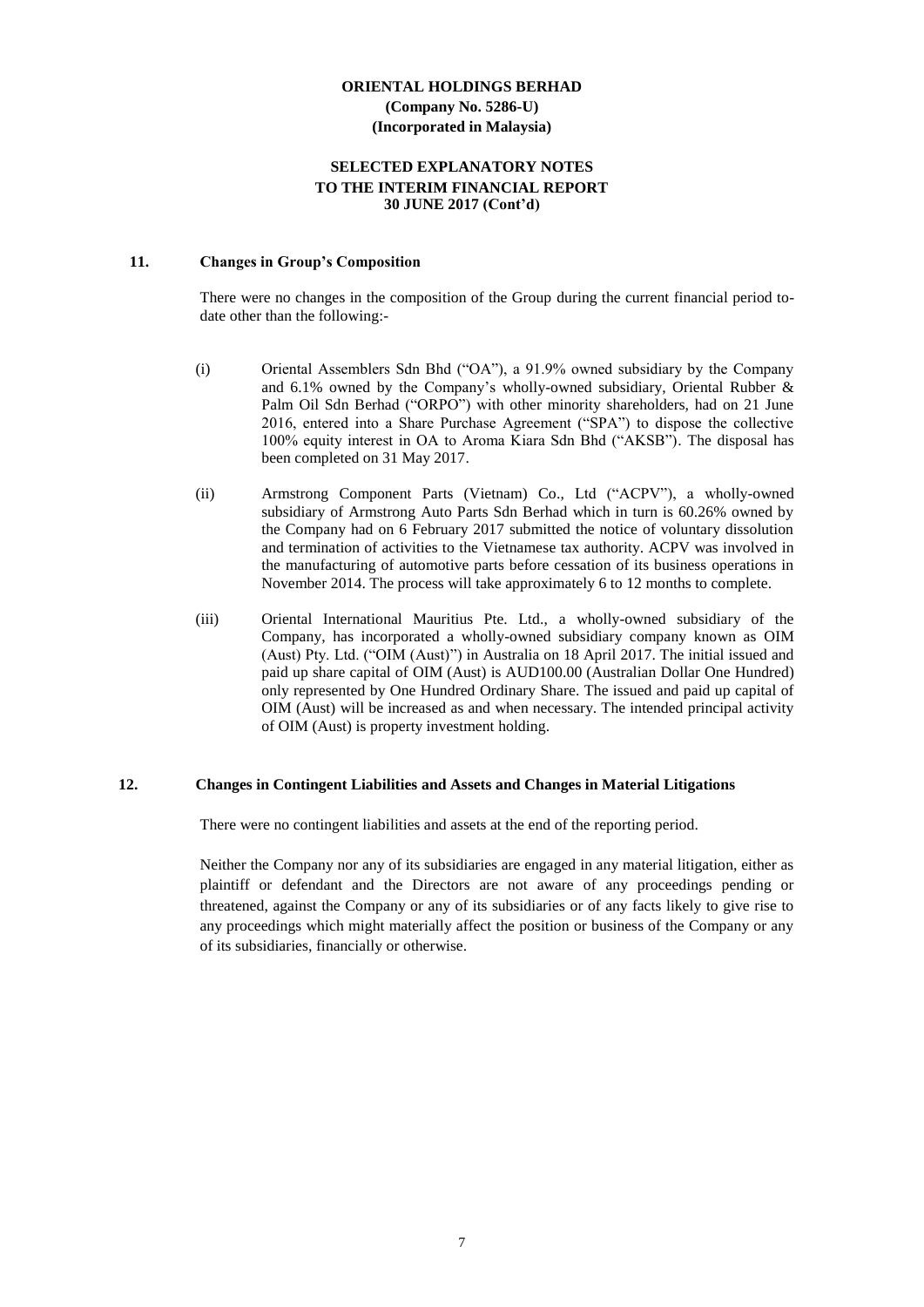## **SELECTED EXPLANATORY NOTES TO THE INTERIM FINANCIAL REPORT 30 JUNE 2017 (Cont'd)**

#### **13. Review of Group's Performance**

#### *Overall Review*

The Group recorded year to date revenue of RM 3,314.9 million, an increase of 44.3% or RM 1,017.7 million as compared to RM 2,297.2 million in the corresponding period last year. The improvement in revenue was mainly contributed by the automotive segment by RM 916.9 million as a result of the hike in number of cars sold especially retail operations in Singapore. Improved Group's operating profits by RM 211.6 million was mainly due to the improved gross profit from plantation segment in line with higher CPO sales volume and lower unfavourable realised and unrealised foreign exchange loss due to depreciation of RM/IDR against JPY borrowings (2017 : RM 56.8 million; 2016 : RM 175.4 million).

The Group achieved year to date profit before tax of RM 218.4 million, a significant 4,026.2% or RM 213.1 million higher as compared to RM 5.3 million in the corresponding period last year. The higher year to date profit before tax was mainly due to contribution from the plantation, automotive and investment holding segment as described below.

#### *Segmental Analysis*

Performances for each operating segment are as follows:-

The revenue and operating profit for the automotive segment increased by 58.4% to RM 2,486.8 million and 62.5% to RM 134.1 million respectively.

For the retail operations in Singapore, revenue grew significantly by 79.8% in line with the hike in number of cars sold by 79.0%, mainly from the strong product launch since Q3 last year for Civic model, and continuing strong demand for other models ie. HRV and Jazz. For the retail operations in Malaysia, sales units increased by 33.6% mainly due to strong demand from the newly launched model, BRV and facelift model of Honda City introduced to the market in January and March this year respectively. In addition, Honda HRV continues to be in demand since it was launched in early 2015.

The revenue for the plantation segment increased by 67.0% and turnaround from operating loss of RM 82.6 million in 2016 to operating profit of RM 24.8 million supported by higher CPO sales volume (2017: 95,574MT; 2016: 72,018MT) and PK sales volume (2017: 19,745MT; 2016: 13,250MT) by 32.7% and 49.0% respectively. Besides, increase in selling prices compared to 2016 (CPO increased by 25.8%; PK increased by 43.2%) and lower unrealised foreign exchange loss (2017: RM 43.7 million; 2016: RM 94.5 million) further contributed to the improved performance of plantation segment.

The performance for plastic segment remains competitive. The revenue for the segment dropped by 15.3% and suffered higher operating loss by 42.6% (2017: RM 3.9 million; 2016: RM 2.8 million). The decrease was attributable to reduction in orders particularly from its automotive product.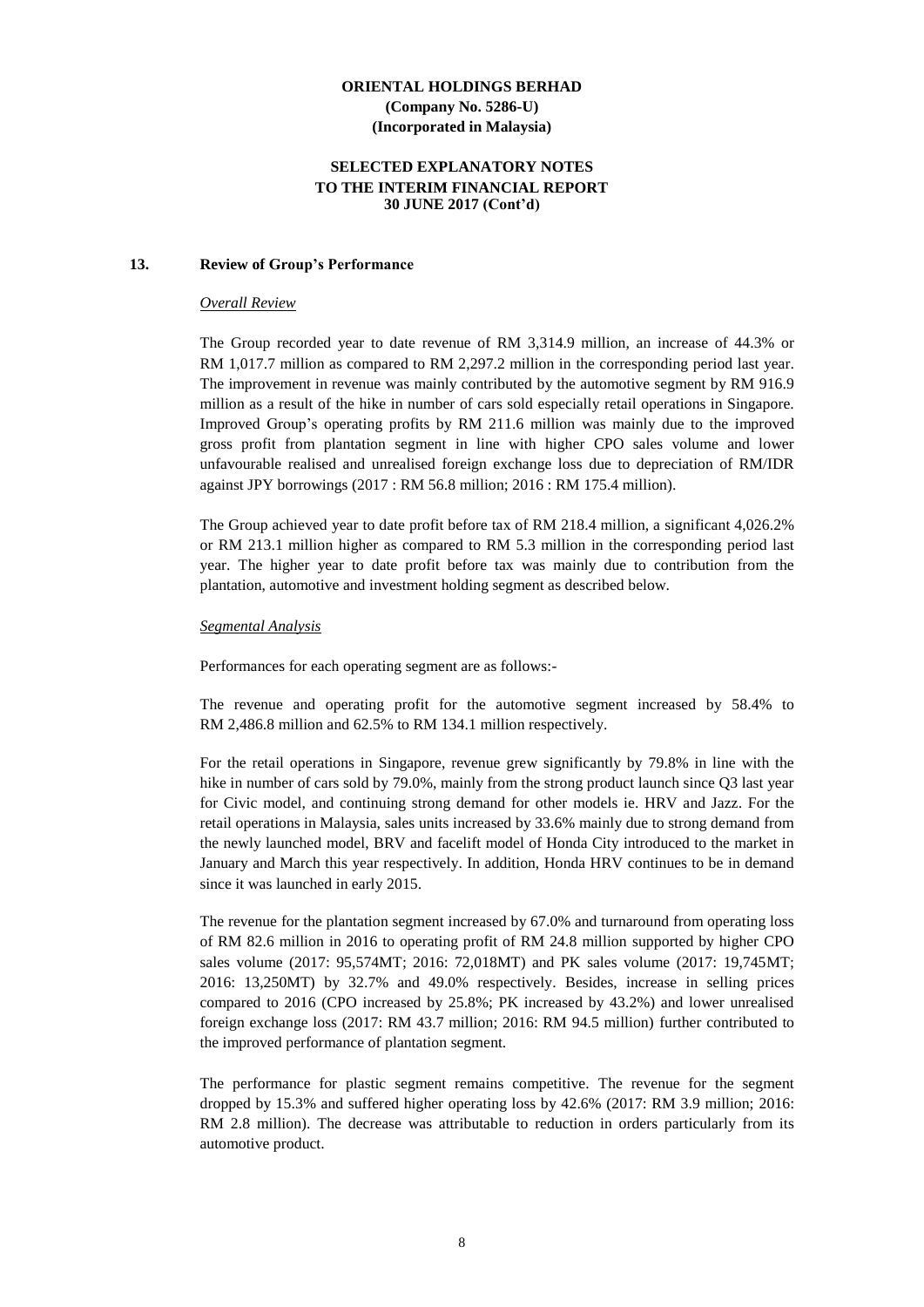#### **SELECTED EXPLANATORY NOTES TO THE INTERIM FINANCIAL REPORT 30 JUNE 2017 (Cont'd)**

#### **13. Review of Group's Performance (Cont'd)**

Hospitality segment revenue and operating profit increased by RM 14.2 million (10.7%) and RM 2.3 million (10.6%) respectively. Both revenue and operating profit were driven by the improvement in overall average occupancy rate and average room rate for hotels especially from Australia and New Zealand hotels and higher occupancy rates for office space.

The revenue for investment holding segment decreased by 44.0% was attributable to lower dividend received from other investment. Operating profit increased significantly by 598.2% (2017: RM 40.2 million; operating loss 2016: RM 8.1 million) due to lower unrealised foreign exchange loss on JPY denominated borrowings (2017: RM 15.6 million; 2016: RM 42.5 million) due to weakening of JPY and gain derived from disposal of a subsidiary of RM 22.3 million.

The revenue for investment properties and trading of building material products segment decreased by 18.3% while operating profit increased by 15.3% (2017: RM 9.5 million; 2016: RM 8.2 million). Improved operating profit despite drop in revenue was mainly due to adopting cost cautious approach in the competitive environment.

Healthcare segment's revenue improved by 82.4% with increasing patient load but remained operating at a loss of RM 9.2 million (2016 : RM 11.1 million) due to the high fixed operating cost (ie staff costs and depreciation) since its commencement in January 2015.

# **14. Material Change in Profit/ Loss Before Taxation ("PBT"/ "LBT") reported as compared with the immediate preceding quarter**

#### *Overall Review*

The Group's revenue for the second quarter of 2017 was RM 1,616.8 million, a decrease of RM 81.3 million or 4.8% from RM 1,698.1 million in Q1FY17, mainly due to lower contribution from the automotive segment with lower number of cars sold especially for the retail operations in Singapore. Increase in the Group's operating profits by RM 26.9 million was mainly due to lower unfavourable unrealised foreign exchange loss (Q2FY17 : RM 13.2 million ; Q1FY17 : RM 43.9 million) and write back of provision for stock obsolescence of RM 12.8 million due to clearance of non EURO-VI models vehicles in Singapore.

The Group's profit for the second quarter of 2017 increased from RM 99.9 million in Q1FY17 to RM 118.5 million in current quarter. The higher profit before tax was mainly due to lower unfavourable unrealised foreign exchange loss of RM 13.2 million (Q1FY17 : RM 43.9 million).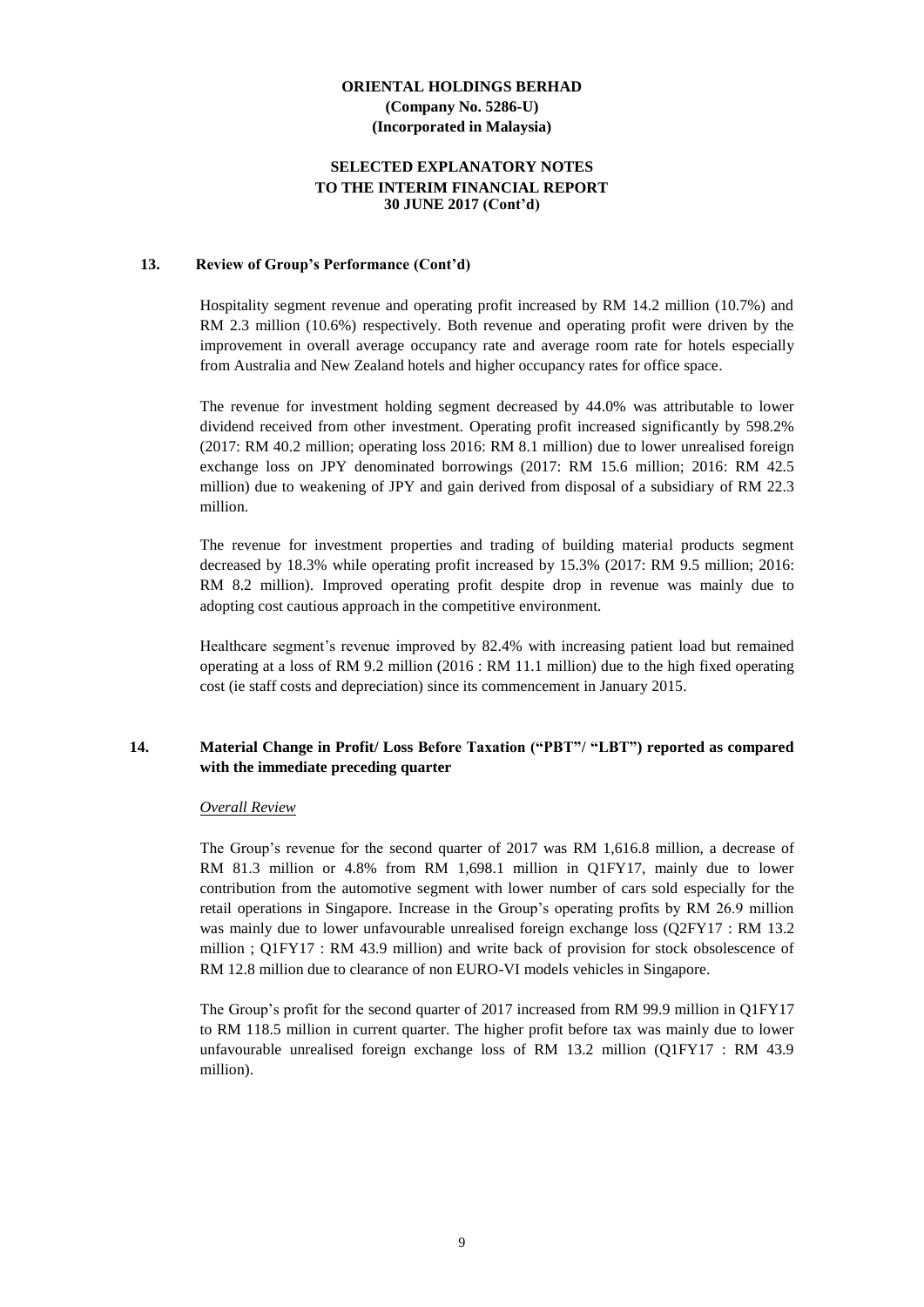# **SELECTED EXPLANATORY NOTES TO THE INTERIM FINANCIAL REPORT 30 JUNE 2017 (Cont'd)**

# **14. Material Change in Profit/ Loss Before Taxation ("PBT"/ "LBT") reported as compared with the immediate preceding quarter (Cont'd)**

#### *Segmental Analysis*

Performances of each operating segment as compared to the immediate preceding quarter are as follows:-

Revenue from automotive segment dropped by 8.4% to RM 1,189.0 million, however recorded higher operating profit by 17.5% to RM 72.4 million (Q1FY17: RM 61.7 million). Revenue for retail operation decreased by 8.4% mainly due to lower number of cars sold. Despite drop in revenue, improved operating profit was mainly due to write back of provision for stock obsolete of RM 12.8 million due to clearance of non EURO-VI models vehicles in Singapore and higher dividend income received from investment.

Revenue from plantation segment increased by 5.4% (Q2FY17 : RM 188.0 million; Q1FY17 : RM 178.4 million) while operating profit decreased by 122.7% (operating loss Q2FY17 : RM 7.3 million; operating profit Q1FY17 : RM 32.1 million) respectively. The segment registered a significant drop in operating profit due to higher cost of sales as a result of higher imported fertilizers and incurred overhead costs and staff costs.

The performance for plastic segment remains competitive. Revenue increased slightly by 6.5% to RM 46.3 million (Q1FY17 : RM 43.5 million) and recorded a constant operating loss of RM 1.8 million (Q1FY17 : RM 2.1 million) mainly due to weaker demand from automotive product segment.

Revenue for hospitality segment decreased by 12.3% (Q2FY17 : RM 68.5 million; Q1FY17 : RM 78.1 million) and recorded lower operating profit by 54.6% (Q2FY17 : RM 7.7 million; Q1FY17 : RM 16.9 million). The hotels' overall average occupancy rate and room rate has dropped especially for New Zealand and Australia hotels. Quarter 2 is a soft quarter as the weather is moving into winter season while hotel in Singapore was undergoing refurbishment since September 2016. Targeted to commence business by October'17.

Revenue for investment holding segment increased by 1,382.3% and recorded an operating profit of RM 55.1 million (operating loss Q1FY17 : RM 14.9 million). Higher revenue was due to higher dividend income received from other investment of RM 24.7 million and gain derived from disposal of a subsidiary of RM 22.3 million.

Revenue for investment properties and trading of building material products segment decreased by 3.0% mainly due to lower sales volume. The operating profit decreased by 85.2% (Q2FY17: RM 1.2 million; Q1FY17: RM 8.3 million) mainly due to unrealised foreign exchange loss from USD denominated advances and in line with softened business activity during the Raya festive season in Q2FY17.

Healthcare segment recorded improvement in revenue by 13.7% mainly from increasing patient load. Despite increase in revenue, the segment remained at a loss of RM 3.8 million (Q1FY17: RM 5.4 million) as a result of high fixed operating costs.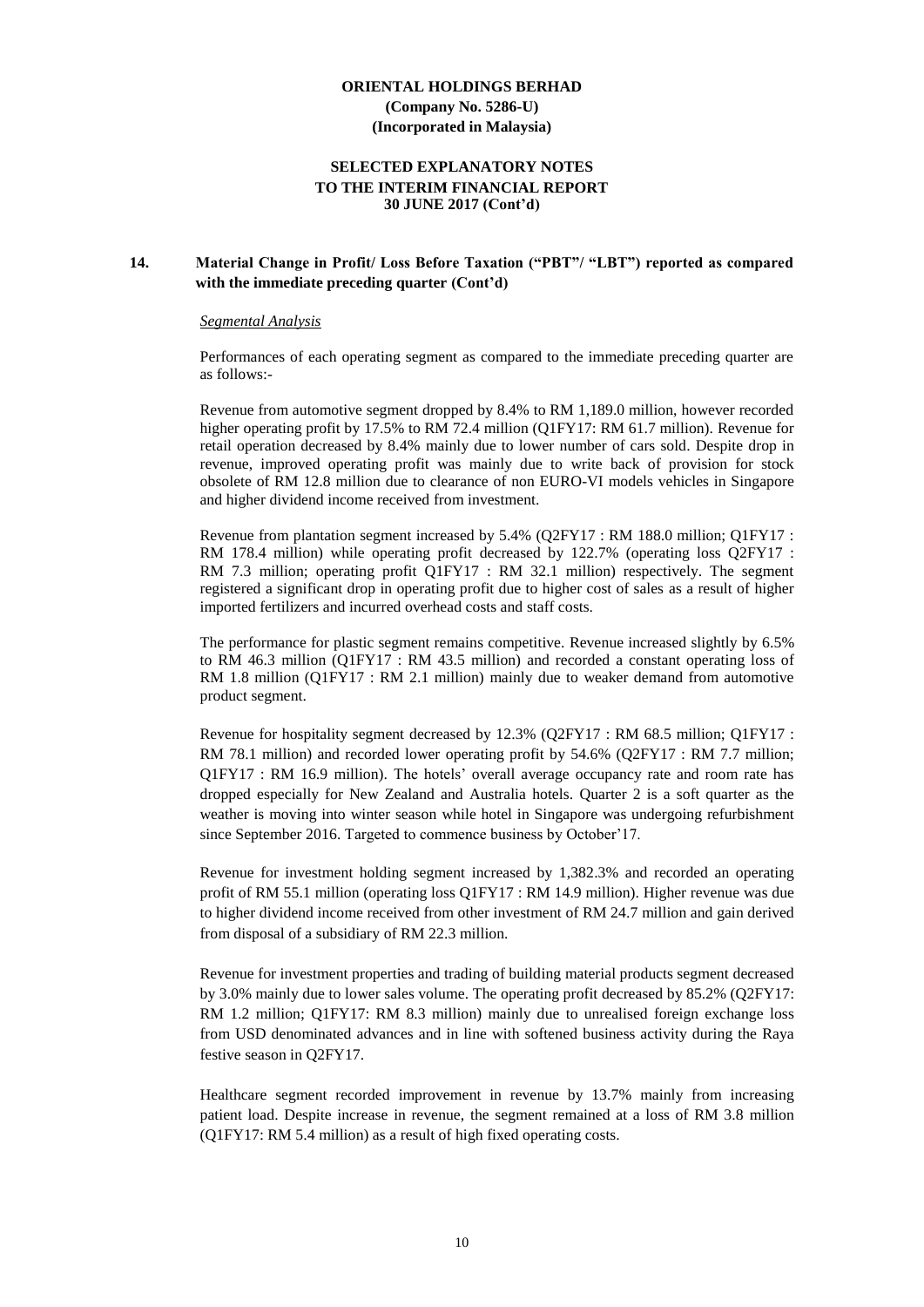# **SELECTED EXPLANATORY NOTES TO THE INTERIM FINANCIAL REPORT 30 JUNE 2017 (Cont'd)**

#### **15. Current Year Prospects**

The automotive segment will continue to contribute to the Group's performance under very competitive market conditions with strong and aggressive promotional campaigns by car companies that are keen to maintain/grow their market shares under the current competitive environment. The automotive segment will continue to expand and upgrade its showrooms and service centres including boosting its presence in East Malaysia. The opening of the biggest Honda 4S Centre in Malaysia, located in Tebrau, Johor Bahru is indeed very timely to support the increasing demands and provide more convenience to Honda's growing customer base.

The plastic segment continues to face stiff competitive environment among the local industry players. Limited growth in the overall automotive segment in Malaysia with upcoming new models at smaller volume has impacted the segment's performance.

The plantation segment will continue to consolidate the present land bank and diversify into investment properties to counteract the volatility of palm oil industry. Besides, the plantation segment will continue to take all necessary steps to ensure that all the estates and mills remain efficient and competitive. The forex exposure of the JPY loan are closely monitored and the loans were backed by fixed deposits pledged to banks.

The hospitality segment will optimise the utilisation of the existing assets and improve the operational execution through various organic measures. Hotel in Singapore is currently undergoing refurbishment and targeted to open for business in Quarter 4 this year hence will further contribute to the revenue of the segment.

The investment properties segment will continue to reclaim its remaining 415 acres of land in Melaka and develop the construction of mixed use service apartments and commercial complex in Australia. The recent acquisition of a commercial property in Melbourne, Australia in Q2FY17 will provide further value-add to the segment's performance.

Healthcare segment will continue to focus on enhancing brand awareness and positioning the hospital for sustainable growth.

Given the above Group's operating segment commitments, the Board is optimistic that the Group's performance for the year 2017 will be satisfactory.

# **16. Variance of Actual Profit from Forecast Profit/Profit Guarantee**

Not Applicable.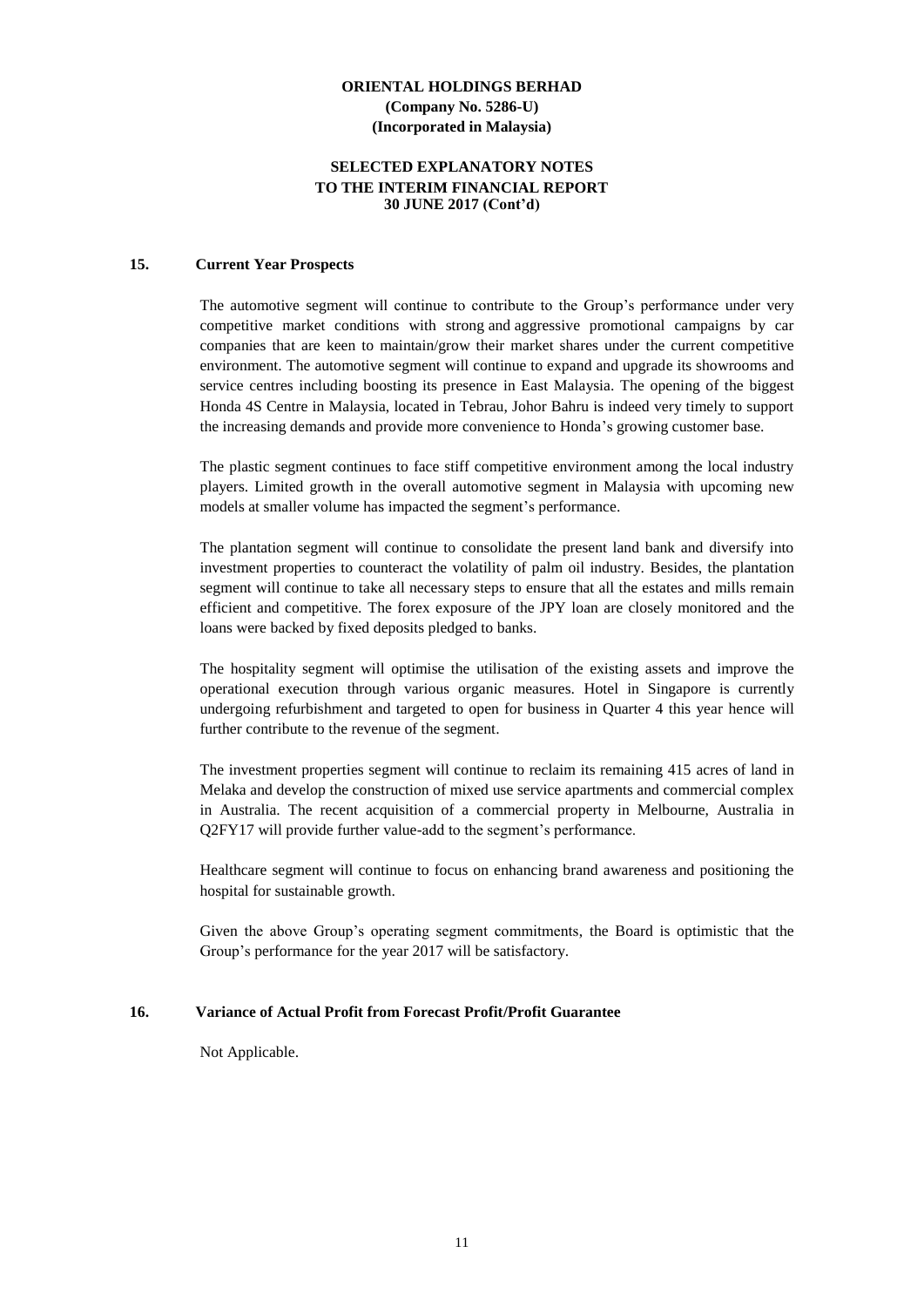# **SELECTED EXPLANATORY NOTES TO THE INTERIM FINANCIAL REPORT 30 JUNE 2017 (Cont'd)**

# **17. Taxation**

|                                 |               | <b>Individual Quarter</b> | <b>Cumulative Quarter</b> |               |  |  |
|---------------------------------|---------------|---------------------------|---------------------------|---------------|--|--|
|                                 | Current       | Preceding                 | Current                   | Preceding     |  |  |
|                                 | Year          | Year                      | Year                      | Year          |  |  |
|                                 | Quarter       | Quarter                   | To date                   | To date       |  |  |
|                                 | 30 June 17    | 30 June 16                | 30 June 17                | 30 June 16    |  |  |
|                                 | <b>RM'000</b> | <b>RM'000</b>             | <b>RM'000</b>             | <b>RM'000</b> |  |  |
|                                 | (Unaudited)   | (Unaudited)               | (Unaudited)               | (Unaudited)   |  |  |
| Current taxation                |               |                           |                           |               |  |  |
| Malaysian taxation              |               |                           |                           |               |  |  |
| - Based on profit for           |               |                           |                           |               |  |  |
| the period                      | 4,445         | 4,165                     | 8,658                     | 8,078         |  |  |
| Under/ (Over)<br>$\overline{a}$ |               |                           |                           |               |  |  |
| provision in respect            |               |                           |                           |               |  |  |
| of prior period                 |               | 76                        | (278)                     | (445)         |  |  |
|                                 | 4,445         | 4,241                     | 8,380                     | 7,633         |  |  |
| Foreign taxation                |               |                           |                           |               |  |  |
| - Based on profit for           |               |                           |                           |               |  |  |
| the period                      | 9,549         | 7,260                     | 37,324                    | 22,252        |  |  |
|                                 | 13,994        | 11,501                    | 45,704                    | 29,885        |  |  |
| Deferred taxation               |               |                           |                           |               |  |  |
| Current period                  | 203           | (136)                     | (53)                      | (166)         |  |  |
| (Over)/ Under                   |               |                           |                           |               |  |  |
| provision in respect            |               |                           |                           |               |  |  |
| of prior period                 | (1)           | (3)                       | 1,304                     | (14)          |  |  |
|                                 | 202           | (139)                     | 1,251                     | (180)         |  |  |
|                                 | 14,196        | 11,362                    | 46,955                    | 29,705        |  |  |
|                                 |               |                           |                           |               |  |  |

# **18. Status of Corporate Proposals**

There were no corporate proposals that have been announced by the Company but not completed at the date of this announcement except for the Stock Buy-Back which was approved by the stockholders at the Annual General Meeting on 8 June 2017 for the buy-back of up to 10% or up to 62,039,363 ordinary stocks. There were no stocks buy-back for the period to date.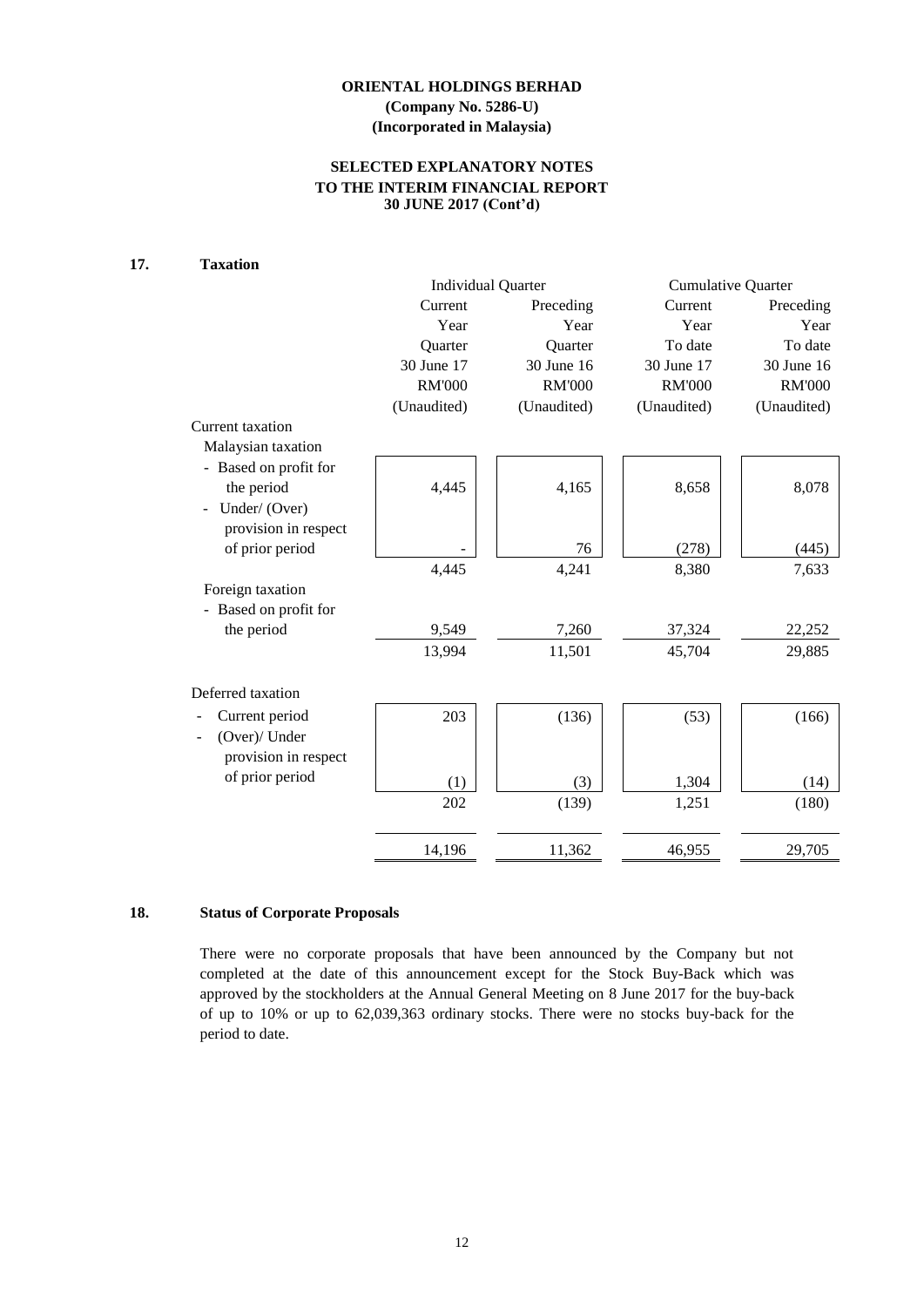# **SELECTED EXPLANATORY NOTES TO THE INTERIM FINANCIAL REPORT 30 JUNE 2017 (Cont'd)**

# **19. Group Borrowings**

|                                          |                                           | Borrowings denominated in |                                                              |                                                  |                                           |  |  |
|------------------------------------------|-------------------------------------------|---------------------------|--------------------------------------------------------------|--------------------------------------------------|-------------------------------------------|--|--|
|                                          | <b>Interest</b>                           | <b>Ringgit</b>            | ← Foreign Currencies                                         | →                                                |                                           |  |  |
| <b>Short Term</b>                        | rate %                                    | <b>RM'000</b><br>I        | <b>Source</b><br><b>Currency</b>                             | RM<br>Equivalent<br><b>RM'000</b><br>$\mathbf H$ | <b>Total</b><br><b>RM'000</b><br>$I + II$ |  |  |
| Finance lease obligations                | 2.8                                       | 4,580                     |                                                              |                                                  | 4,580                                     |  |  |
| Other borrowings - secured               |                                           |                           |                                                              |                                                  |                                           |  |  |
| -Revolving credit                        | $0.9 - 1.4$<br>2.7                        |                           | JPY 21.195 billion<br>SGD 0.026 billion                      | 818,478<br>79,970<br>898,448                     | 818,478<br>79,970<br>898,448              |  |  |
| -Term loans                              | 2.3<br>3.0<br>$5.1 - 5.3$                 |                           | SGD 0.001 billion<br>THB 0.006 billion<br>IDR 0.475 billion  | 1,828<br>758<br>153                              | 1,828<br>758<br>153                       |  |  |
| Borrowings – unsecured                   |                                           |                           |                                                              | 2,739                                            | 2,739                                     |  |  |
| -Bankers acceptance<br>-Revolving credit | $3.9 - 4.2$<br>$0.9 - 1.4$<br>$1.0 - 1.4$ | 38,828                    | JPY 17.050 billion<br>IDR 0.078 billion                      | 657,584<br>25<br>657,609                         | 38,828<br>657,584<br>25<br>657,609        |  |  |
|                                          |                                           | 43,408                    |                                                              | 1,558,796                                        | 1,602,204                                 |  |  |
| <b>Long Term</b>                         |                                           |                           |                                                              |                                                  |                                           |  |  |
| Finance lease obligations                | 2.8                                       | 10,708                    |                                                              |                                                  | 10,708                                    |  |  |
| Term loans - secured                     | 2.3<br>3.0<br>$5.1 - 5.3$                 |                           | SGD 0.015 billion<br>THB 0.080 billion<br>IDR 15.587 billion | 46,894<br>10,109<br>5,019<br>62,022              | 46,894<br>10,109<br>5,019<br>62,022       |  |  |
|                                          |                                           | 10,708                    |                                                              | 62,022                                           | 72,730                                    |  |  |
| <b>Total Borrowings</b>                  |                                           | 54,116                    |                                                              | 1,620,818                                        | 1,674,934                                 |  |  |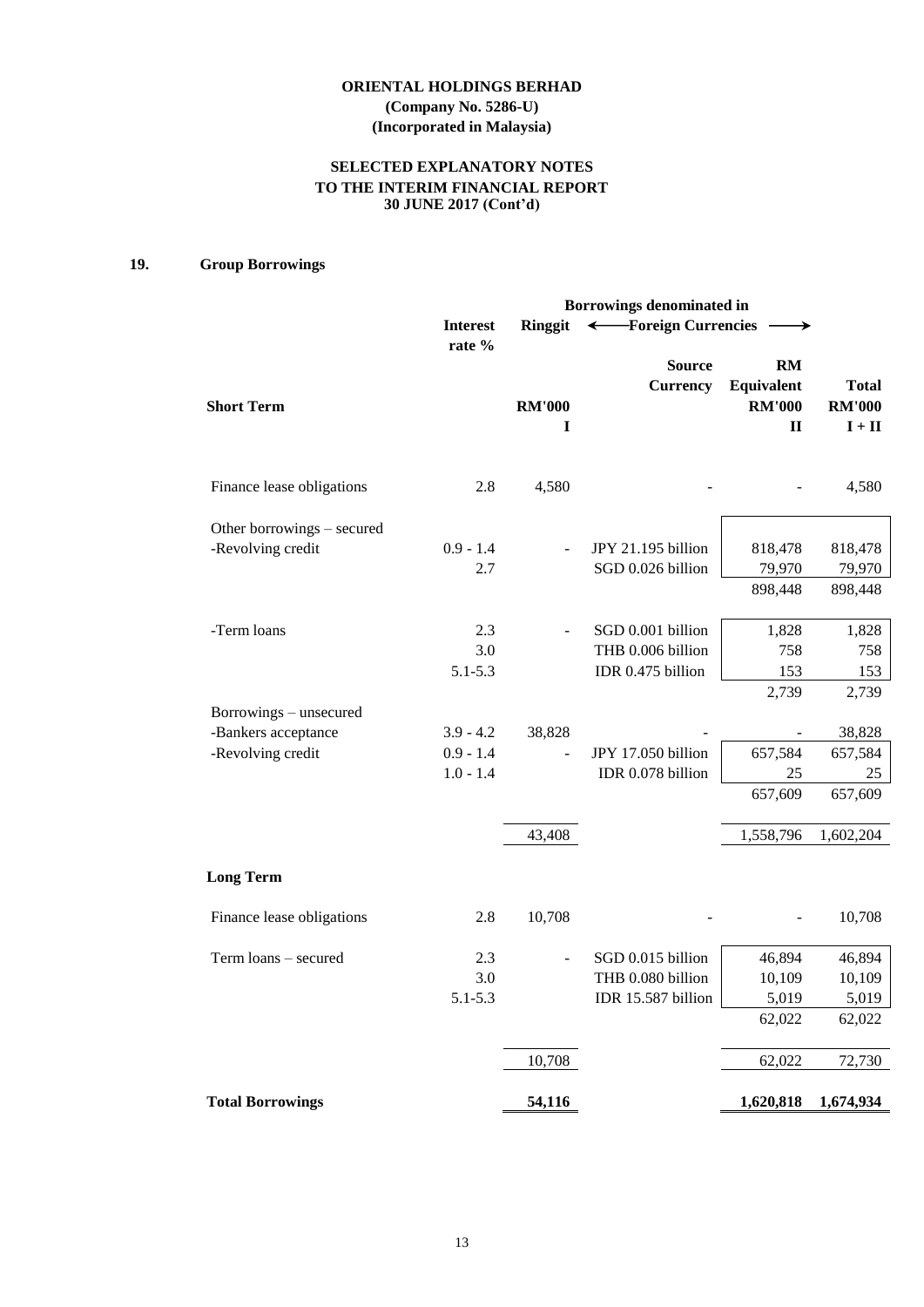# **SELECTED EXPLANATORY NOTES TO THE INTERIM FINANCIAL REPORT 30 JUNE 2017 (Cont'd)**

#### **20. Trade receivables**

The ageing analysis of trade receivables (included under trade and other receivables category) as at 30 June 2017 is as follows:

| <b>RM'000</b> | $\frac{0}{0}$ |
|---------------|---------------|
| 230,730       | 80.1          |
| 39,920        | 13.9          |
| 13,612        | 4.7           |
| 2,391         | 0.8           |
| 1.415         | 0.5           |
| 288,068       | 100.0         |
|               |               |

The Group did not impair the past due trade receivables but monitor these receivables closely. No bad and past due debts are anticipated that could materially affect the financial results and financial position of the Group as a whole.

# **21. Changes in Material Litigations**

Not applicable.

#### **22. Dividend Proposed**

The Board of Directors proposed a single tier interim dividend of 6 sen per ordinary stock (2016 : 6 sen per ordinary stock) totalling RM37,221,710 in respect of the financial year ending 31 December 2017. The entitlement date and payment date will be announced at a later date.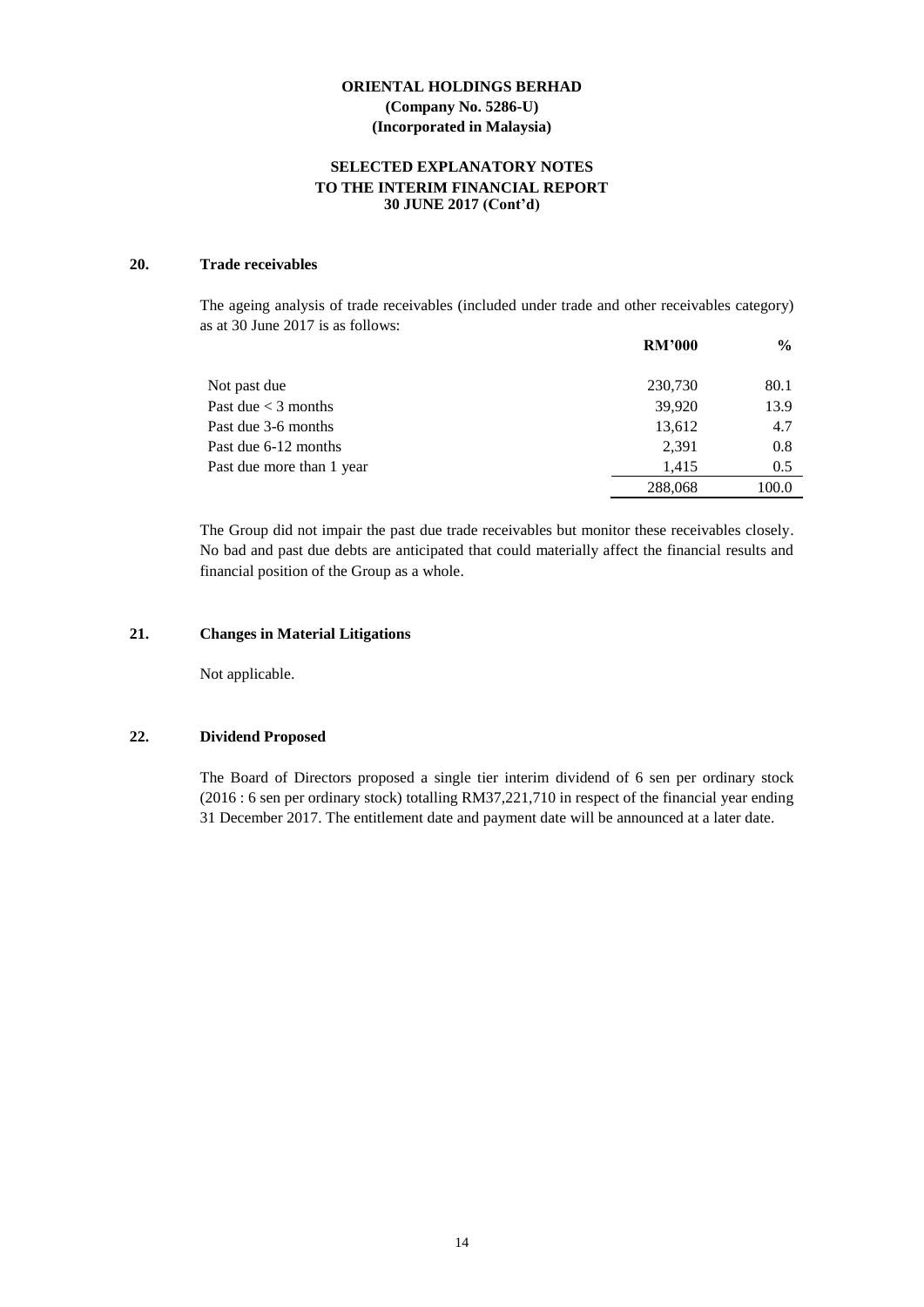# **SELECTED EXPLANATORY NOTES TO THE INTERIM FINANCIAL REPORT 30 JUNE 2017 (Cont'd)**

# **23. Basic Earnings per Stock**

The basic earnings per stock are computed based on the net profit for the year divided by the weighted average number of stocks in issue.

|                                                                            | <b>Individual Quarter</b> |              | <b>Cumulative Quarters</b> |                     |
|----------------------------------------------------------------------------|---------------------------|--------------|----------------------------|---------------------|
|                                                                            |                           |              | Current                    | Preceding           |
|                                                                            | Current                   | Preceding    | Year To Date               | Year To Date        |
|                                                                            | Year Quarter              | Year Quarter | (Two quarters              | (Two quarters)      |
|                                                                            | 30 June 17                | 30 June 16   | to $30$ June $17$ )        | to $30$ June $16$ ) |
|                                                                            | RM'000                    | RM'000       | RM'000                     | RM'000              |
|                                                                            | (Unaudited)               | (Unaudited)  | (Unaudited)                | (Unaudited)         |
| Net profit/(loss) for the<br>period attributable to<br>Stockholders of the |                           |              |                            |                     |
| Company (RM'000)                                                           | 114,360                   | (12, 593)    | 179,408                    | 55,380              |
| Weighted average<br>number of stocks in<br>issue $(000)$                   | 620,362                   | 620,362      | 620,362                    | 620,362             |
| Basic earnings per                                                         |                           |              |                            |                     |
| stock (sen)                                                                | 18.43                     | (2.03)       | 28.92                      | 8.93                |